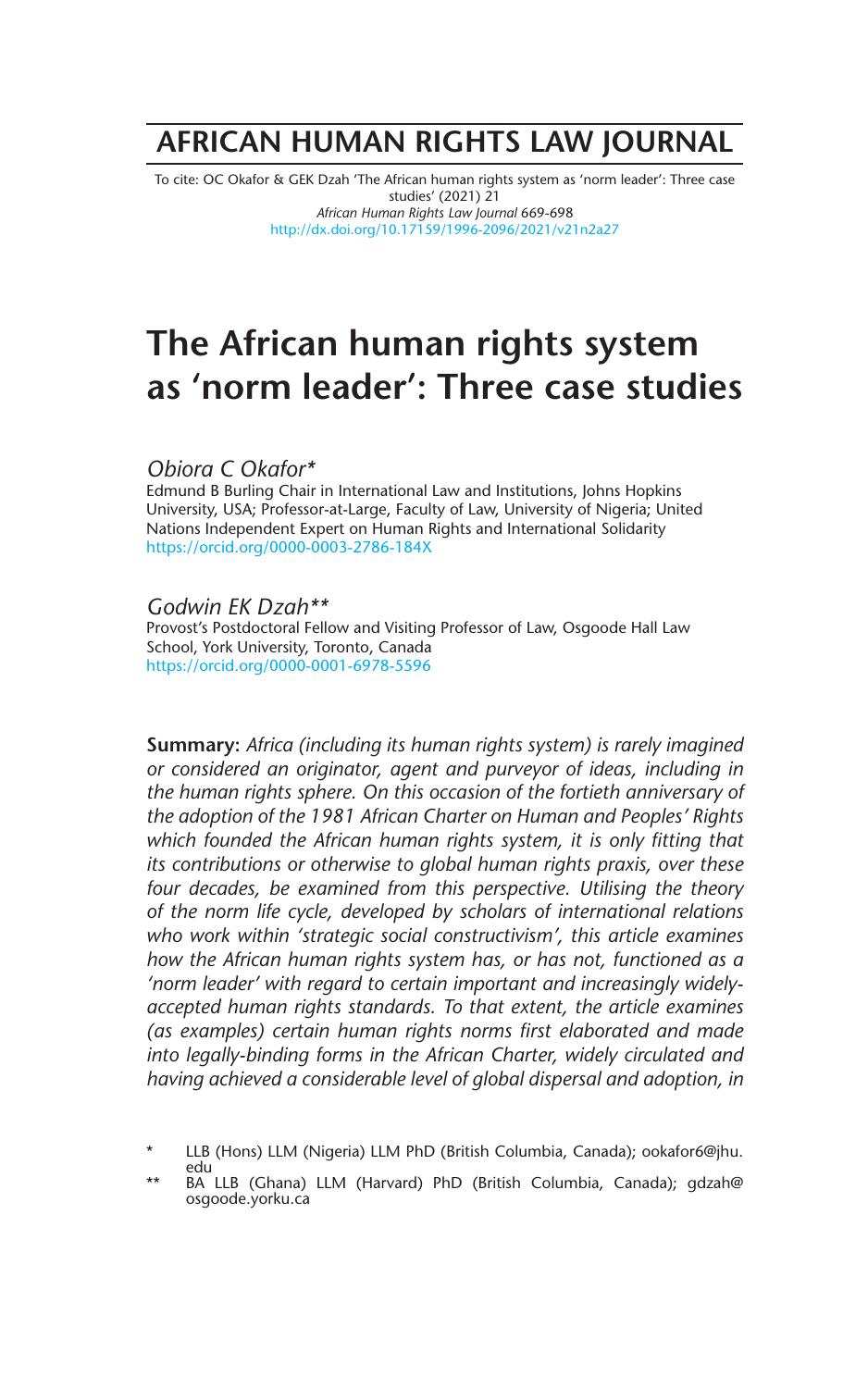*part, as a result of the work of the African Commission on Human and Peoples' Rights and the African Court on Human and Peoples' Rights. Focusing on three important norms (the right to self-determination, the right to development and the right to the environment) and based on a study of academic and other literature, treaties or instruments, case law and records of international negotiations, the article attempts to respond systematically to this overarching question. The article argues that although the African human rights system clearly is not a state, the critical but globally under-appreciated roles it has played regarding the globalised socialisation of certain human rights ideas fits within, and helps in extending, social constructivist human rights theory and praxis. The article concludes with a reflection on some key limitations that are observable as to how far the system has been able to travel in the direction of norm leadership in human rights law.*

**Key words:** *African human rights system; norm cycle theory; selfdetermination; right to development; right to the environment*

## **1 Introduction: Human rights systems and norm creation**

The African human rights system is an ensemble of institutions as well as instruments that make provision for individual and peoples' rights and obligations, agents and institutions. In many senses it also is a trailblazer in human rights jurisprudence and the evolution of international human rights law. Yet, despite its influence on regional and global rights theory and praxis, $1$  the African human rights system continues to attract relatively marginal and less-than-generous attention.2 The significantly underexplored character of the system's law/action thus invites a re-dedication to (some of) its norm-building impacts, especially on this occasion of the fortieth anniversary of the adoption of the African Charter on Human and Peoples' Rights (African Charter).3

The authors argue that the African human rights system has functioned as a 'norm leader' that has made a critical (and even radical) contribution – at least in certain areas – to the global rights

<sup>1</sup> OC Okafor 'The future of the UN Human Rights Council: Insights at the interluminated juncture of thought and experience' (2020) 23 *Max Planck Yearbook of United Nations Law* 39.

<sup>2</sup> JT Gathii 'The promise of international law: A Third World view' (2021) 36 *American University International Law Review* 377; OC Okafor *The African human rights system: Activist forces and international institutions* (2007) 67.

<sup>3</sup> 520 UNTS 217 (1982) (African Charter).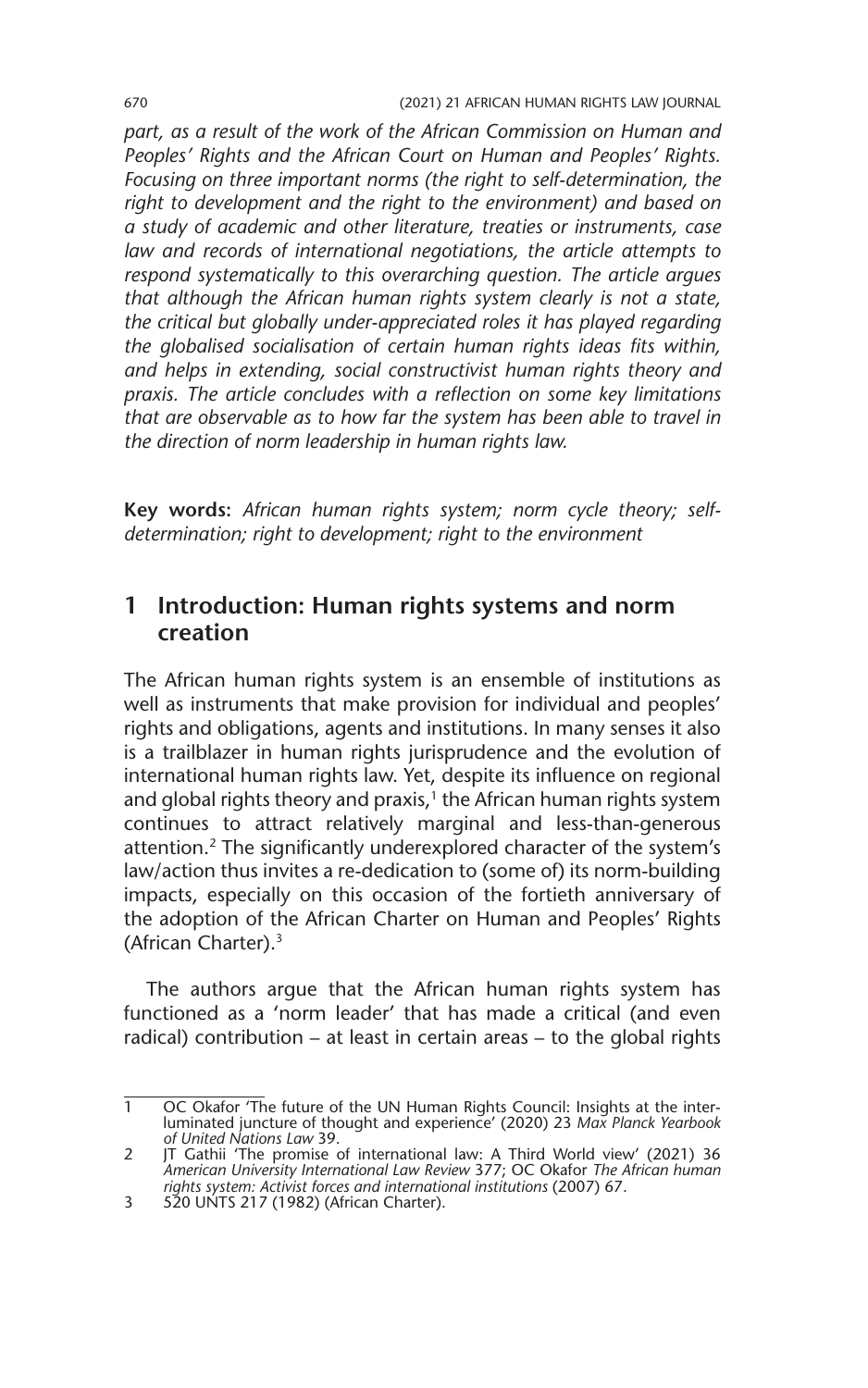project. Its praxis has been quite remarkable in some respects and in connection with certain subcategories of rights theory and practice.4 It has helped shape developments in other (national, regional and global) human rights systems.<sup>5</sup> Its praxis informs the diffusion of human rights frames that challenge – at times quite radically – the conceptual and institutional orthodoxy.6 It has also served, in these contexts, as a critically important resource for political agents and social activists at both local and international levels.<sup>7</sup>

The African human rights system's significant counter-orthodox accomplishments underscore its normative significance dating back to the decolonisation project in the twentieth century. As Third World Approaches to International Law (TWAIL) scholars such as Gathii argue, 'the critical tradition of international law in Africa predates the rise of dependency theories of the early 1960s, and … Africa played a central part in anticolonial resistance within international law in the middle of the twentieth century'.8 Working broadly within this idiom, the article returns to investigate one strand of these critical traditions of international law on Africa, one defined by contributing through resistance. The article does so by demonstrating the African human rights system's counter-hegemonic leadership in aspects of rights discourse and praxis. In doing this, we rely, albeit only to an extent, on the theoretical guidance of 'strategic social constructivism' to direct our substantive arguments, re-purposing, somewhat, one of its central notions as an analytical aid to our work.

Hence, the article analyses the ways in which the African human rights system has, or has not, functioned as a 'norm leader' in regard to the innovation, application and dispersal of important (and increasingly widely-accepted) human rights standards.<sup>9</sup> We examine the extent to which certain human rights norms, originally enunciated or first elaborated as legally binding under the African Charter, have circulated and achieved a certain level of global attention, adoption or socialisation, in part as a result of the work and jurisprudence of the African Commission on Human and Peoples' Rights (African Commission) and the African Court on Human and Peoples' Rights (African Court).

<sup>4</sup> Okafor (n 1)  $\overline{4}3-44$ .<br>5 As above.

<sup>5</sup> As above.<br>6 As above.

As above.

<sup>7</sup> Okafor (n 2) 91-272. 8 JT Gathii 'Africa and the radical origins of the right to development' (2020) 1 *TWAIL Review* 28, 37.

<sup>9</sup> AK Perrin 'African jurisprudence for Africa's problems: Human rights norm diffusion and norm generation through Africa's regional international courts' (2015) 109 *ASIL: Proceedings of the Annual Meeting* 32.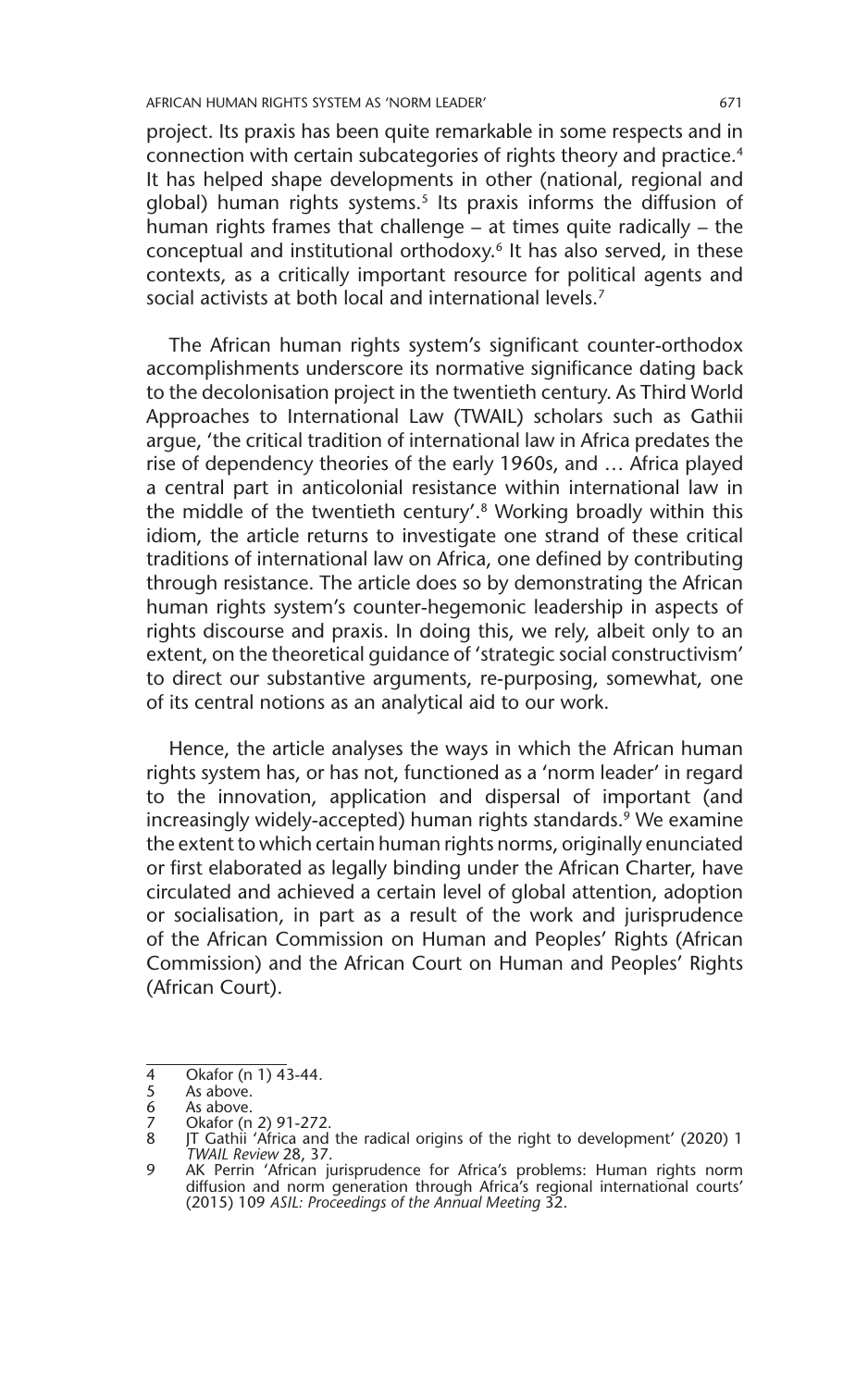We argue that the African human rights system has equipped diverse actors and rights systems with an enhanced toolbox, well beyond what usually is available in mainstream human rights praxis, for evolving norms and strategies for, and intervening in, contentious politico-legal affairs. The transformative force of the African human rights system thus is visible across key aspects of human rights law, especially in the way in which norms emerging from Africa socialise actors and their legal and policy choices and actions. Comprising treaty texts, protocols, declarations and resolutions as well as judicial and non-judicial processes, the African human rights system has enunciated, promoted and practised a significantly (even if only partly) organic African vision of rights, while still being responsive to the necessity for broader approaches to human rights.<sup>10</sup>

While Africa's norm-making context certainly is worth investigating, its extraordinary normative content must command similar curiosity.<sup>11</sup> Therefore, the article examines the enunciation of, and praxis in regard to, three distinct yet interconnected rights in the African human rights system (the rights to development, environment and self-determination) as examples of its role as a norm leader in the global rights project. In re-examining the impact of the African human rights system over its young career in norm dispersal, the article is sensitive to Africa's political history and how it is tentacled with the normative innovations embedded in the African human rights system, such as the concept of peoples' rights (a novelty at the time of the adoption of the African Charter).12

Following this introduction, part 2 outlines this article's theoretical framework. The article adopts and utilises the idea of norm leadership (from strategic social constructivism) which we find useful in discussing the African human rights system's role (through its network of actors, rules and praxis) in explicating and dispersing norms. Part 3 is an uptake of this theoretical framework as it pushes beyond the African human rights system's innovativeness to concrete action by showcasing Africa's pioneering role in rights praxis through its regional efforts. Part 4 focuses on exemplifying these points through an analysis of the explication and dispersal of three different 'peoples' rights' (self-determination, development, and environment). Part 5

<sup>10</sup> A Rachovista 'On new "judicial animals": The curious case of an African Court with material jurisdiction' (2019) 19 *Human Rights Review* 255.

<sup>11</sup> MA Plagis & L Riemer 'From context to content of human rights: The drafting<br>history of the African Charter on Human and Peoples' Rights and the enigma of<br>article 7' (2020) Journal of the History of International Law 1.

<sup>12</sup> A Huneeus & MR Madsen 'Between universalism and regional law and politics: A comparative history of the American, European and African human rights systems' (2018) 16 *International Journal of Constitutional Law* 136.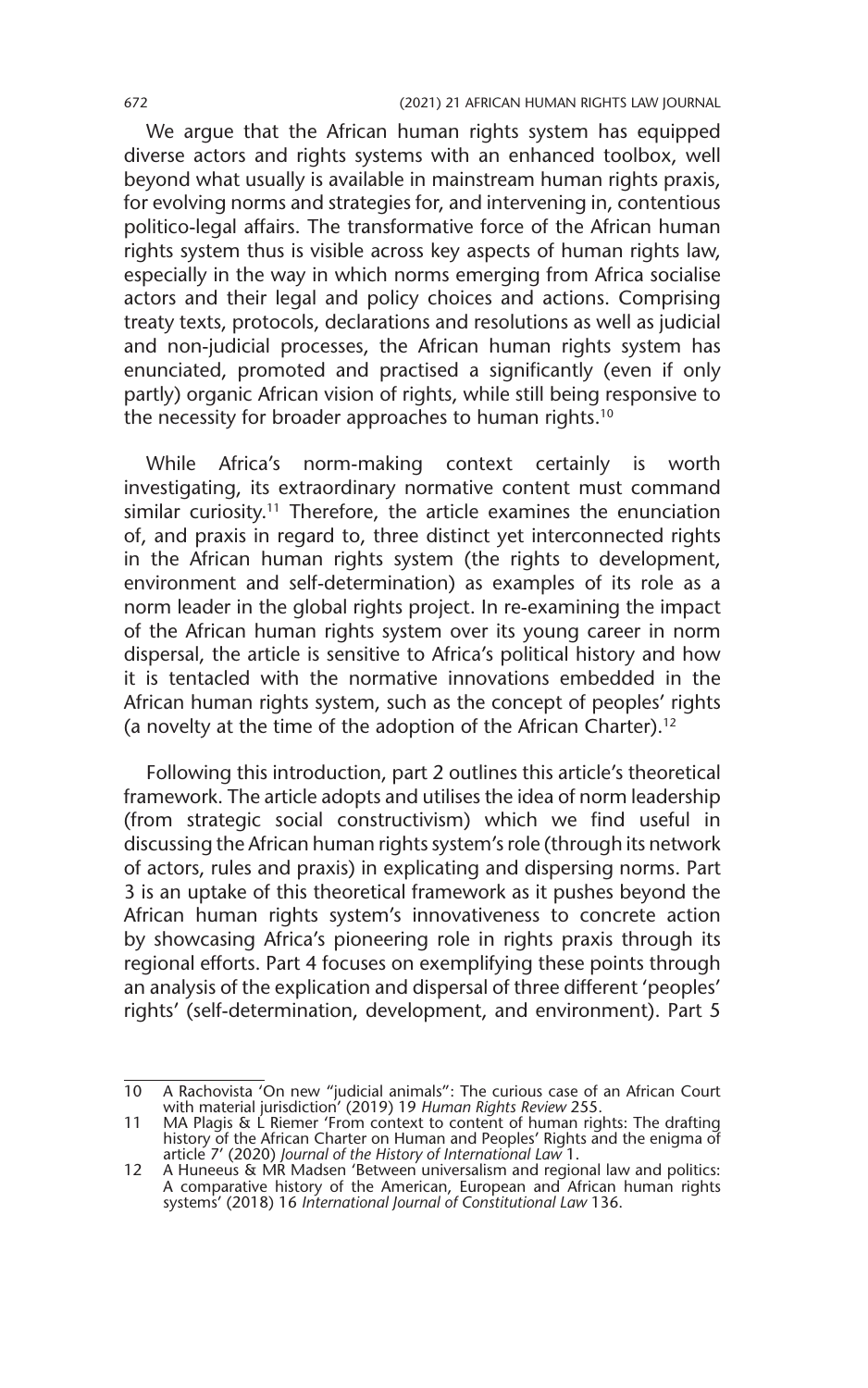discusses the limits of Africa's norm leadership within the contested discourse on sexual orientation and business and human rights. The article concludes by envisioning Africa's future norm leadership and how the African human rights system anticipates and responds to challenges as it seeks to maintain and bolster its (qualified) leadership role in the human rights sphere.

To be clear, the overarching point the article makes not necessarily is that the African human rights system has itself pushed other international human rights bodies, national institutions, scholars and activists to adopt the human rights ideas that have been innovated to a significant extent in its treaties and jurisprudential action. It is rather that, by innovating and disseminating those human rights ideas, the system extended 'an invitation to mimicry' to these other actors, which was taken up – often enough – in various ways and significant measure. This, the article suggests, is a type of norm leadership. Thus, the task here is not so much to describe in detail the intervening process through which those norms were taken up in other human rights systems and 'places', but mostly to demonstrate and theorise the fact that the innovation and mimicry we point to has in fact occurred under the aegis of the African human rights system.

## **2 Strategic social constructivism, the norm cycle theory and human rights: A quasi-evolutive process**

In crafting the African Charter, the founders of the African human rights system drew on Africa's broadly-shared cosmologies, metaphysical ideas and socio-cultural values on the important balance(s) to be struck as between states and societies, communities and individuals, rights and obligations.<sup>13</sup> African-rooted ideas animated their praxis, and these founders expressly stated so, notably in the Preamble to the Charter.<sup>14</sup> These ideas have shaped the work and jurisprudence of the African Commission and the African Court, irradiating the African human rights system. Therefore, as many constructivist scholars have correctly noted, ideas do matter, even if they 'do not float freely'.15

<sup>13</sup> T Metz 'African values, human rights and group rights: A philosophical foundation for the Banjul Charter' in O Onazi (ed) *African legal theory and contemporary problems* (2014) 131.

<sup>14</sup> African Charter Preamble.

<sup>15</sup> See T Risse-Kappen 'Ideas do not float freely: Transnational coalitions, domestic structures, and the end of the Cold War' (1994) 48 *International Organisation* 185-186.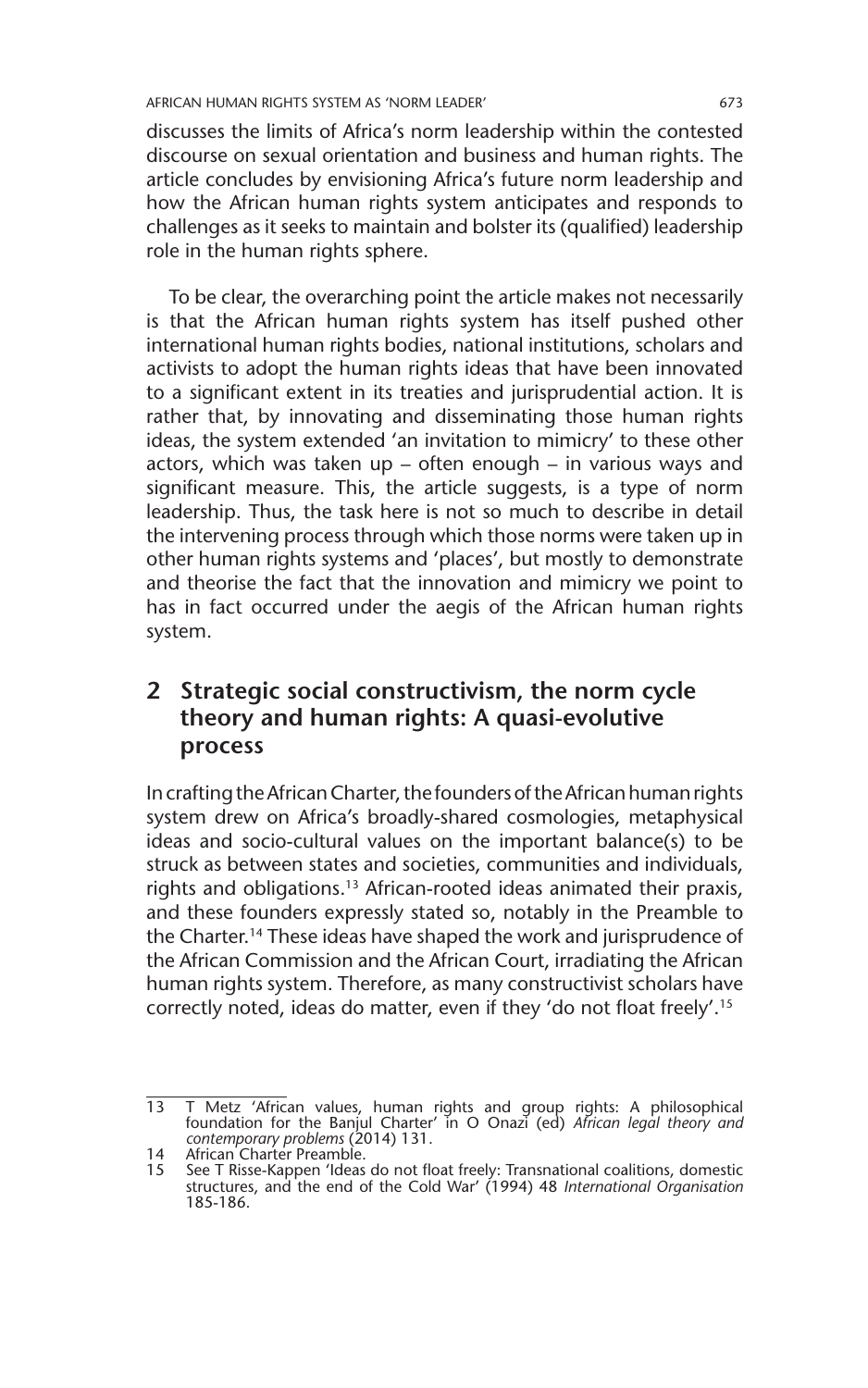The theoretical focus of the article aligns with this founding principle of the African Charter. It further aligns with the constructivist school of international relations upon which the analysis in the article to an extent relies.16 The focus on 'strategic social constructivism' advances our thesis, where it exemplifies 'a sociological perspective on world politics, emphasising the importance of normative as well as material structures'.17 In so doing, constructivism aids our reflection on the innovation and dispersal of certain African ideas as a way of understanding the important role the African human rights system has played, and continues to play, in the global human rights field.<sup>18</sup> In working, in part, within this approach, the analysis in the article is conscious of the power of norms and of the institutions that create, uphold and disseminate new norms.<sup>19</sup>

Strategic social constructivism is used by international relations scholars to critically analyse norm production, acceptance and further dissemination. As Finnemore and Sikkink have arqued:<sup>20</sup>

The characteristic mechanism of the first stage [of the norm cycle], norm emergence, is persuasion by norm entrepreneurs. Norm entrepreneurs attempt to convince a critical mass of states (norm leaders) to embrace new norms. The second stage is characterised more by a dynamic of imitation as the *norm leaders attempt to socialise other states to become norm followers*.

Strategic social constructivism provides an analysis of the processual lifecycle of norms. This process explains the progression of norms, occasioned by some necessity from which the norm in question derives its constitutive power, and often advanced by a coalition of states (and non-state actors) that are interested in changing an aspect of social life, either at the local or international level.<sup>21</sup> This explanation enriches our understanding of the processes that 'give birth to – and continually shape and reshape – these norms', and guide their diffusion.22

<sup>16</sup> A Wendt 'Constructing international politics' (1995) 20 *International Security* 71. R Price & C Reus-Smit 'Dangerous liaisons? Critical international theory and

constructivism' (1998) 4 *European Journal of International Relations* 259. 18 MN Barnett & M Finnemore 'The politics, power, and pathologies of international organisations' (1999) 53 *International Organisation* 699, 703.

<sup>19</sup> F Kratochwil & JG Ruggie 'International organisations: A state of the art on an art of the state' (1986) 40 *International Organisation* 753.

<sup>20</sup> M Finnemore & K Sikkink 'International norm dynamics and political change'

<sup>1998) 52</sup> International Organisation 887, 895 (our emphasis).<br>21 J Gest et al 'Tracking the process of international norm emergence: A comparative<br>2013) 19 Global Governance 153.

<sup>22</sup> ML Krook & J True 'Rethinking the life cycles of international norms: The United Nations and the global promotion of gender equality' (2010) 18 *European Journal of International Relations* 108.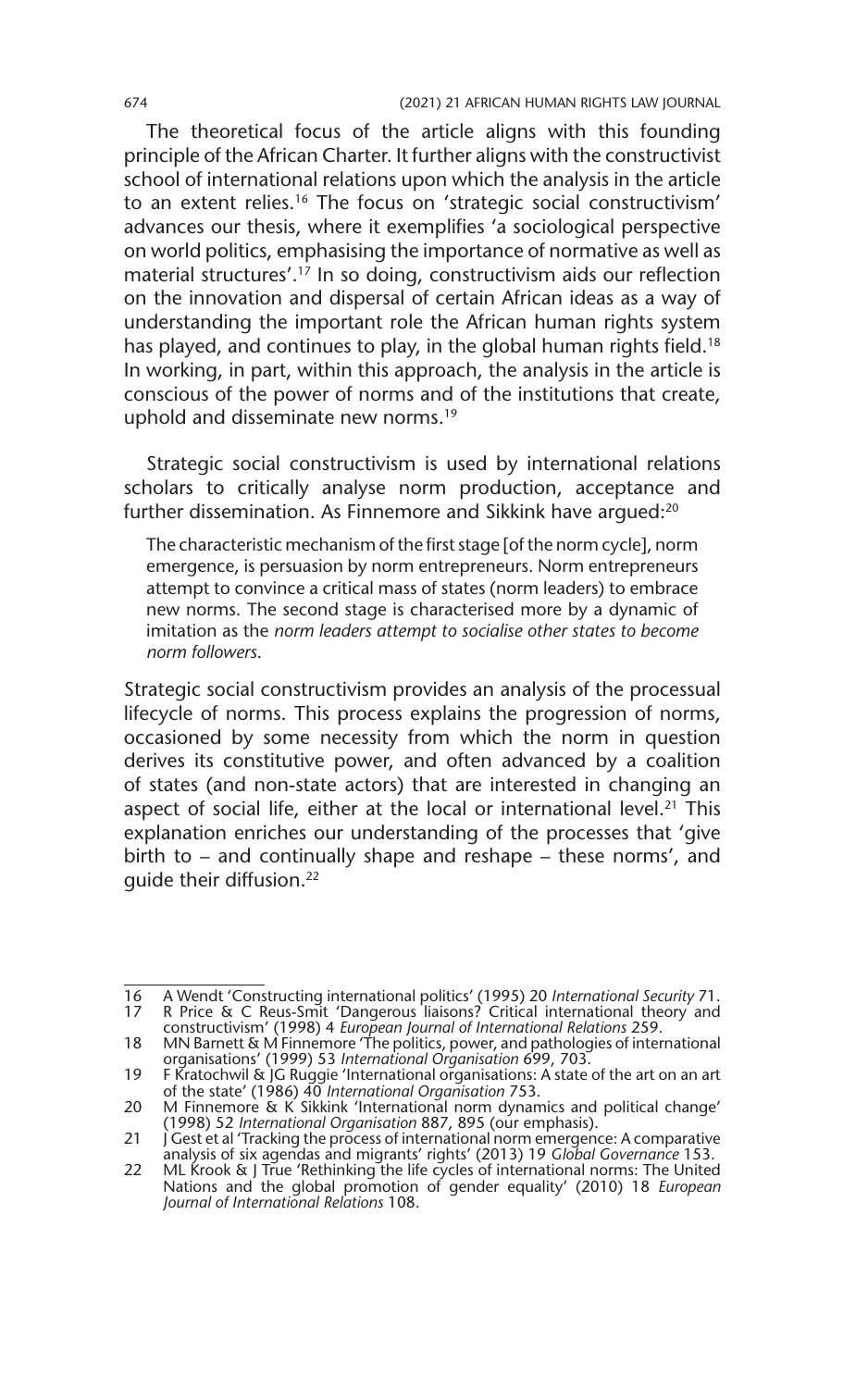Three stages are apparent in the life cycle of norms. These are 'norm emergence, norm cascade, and norm internalisation'.23 Norm emergence is attributable to the identification of a problem requiring a solution; that solution being traceable to the belief that a certain course of action is desirable or must be pursued. Regarding norm cascade, a state (or non-state actor) may adopt a norm, as a direct consequence of external pressure, and this might be the case even in the absence of corresponding domestic pressure. Lastly, norm internalisation involves a crystallisation of norms becoming part of social regulation even to the point that the norm becomes integral to everyday life.

The article re-purposes this norm cycle theory, particularly the notion of 'norm leaders,' to characterise international human rights institutional arrangements such as the African human rights system and to analyse the creation, and attempts at diffusion, of certain of its ideational innovations, even though the African human rights system is not a state.<sup>24</sup> Although this theoretical move is not dissonant with this constructivist theory, it contributes to expounding one of its under-theorised elements and practical applications, namely, the ways in which international human rights institutions (rather than states) function as norm leaders in the primary sense.<sup>25</sup> This repurposed meaning of norm leadership is then projected onto the field of human rights where Africa sometimes, but not usually, has been acknowledged as a norm maker and shaper.<sup>26</sup>

## **3 The African human rights system as norm leader: From vision to action**

The African human rights system is founded on a network of treaties and protocols comprising the African Charter, its protocols and allied institutions (including the African Union (AU) and its constituent organs comprising the African Commission (a quasi-judicial body) and the African Court (a judicialised forum)).<sup>27</sup> The African human rights

<sup>23</sup> B Jose 'Not completely the new normal: How human rights tried to suppress the targeted killing norm' (2017) 38 *Contemporary Security Policy* 237, 240.

<sup>24</sup> A Witt 'Where regional norms matter: Contestation and the domestic impact of the African Charter on Democracy, Elections and Governance' (2019) 54 *Africa Spectrum* 106.

<sup>25</sup> A Acharya 'Who are the norm makers? The Asian-African Conference in Bandung and the evolution of norms' (2014) 20 *Global Governance* 405.

<sup>26</sup> CT Hunt 'African regionalism and human rights protection norms: An overview' (2016) 8 *Global Responsibility to Protect* 201. 27 Arts 30-31 African Charter; Protocol to the African Charter on Human and

Peoples' Rights on the Establishment of an African Court of Human and Peoples' Rights 10 June 1998, OAU Doc OAU/LEG/EXP/AFCHPR/PROT(III) (African Court Protocol).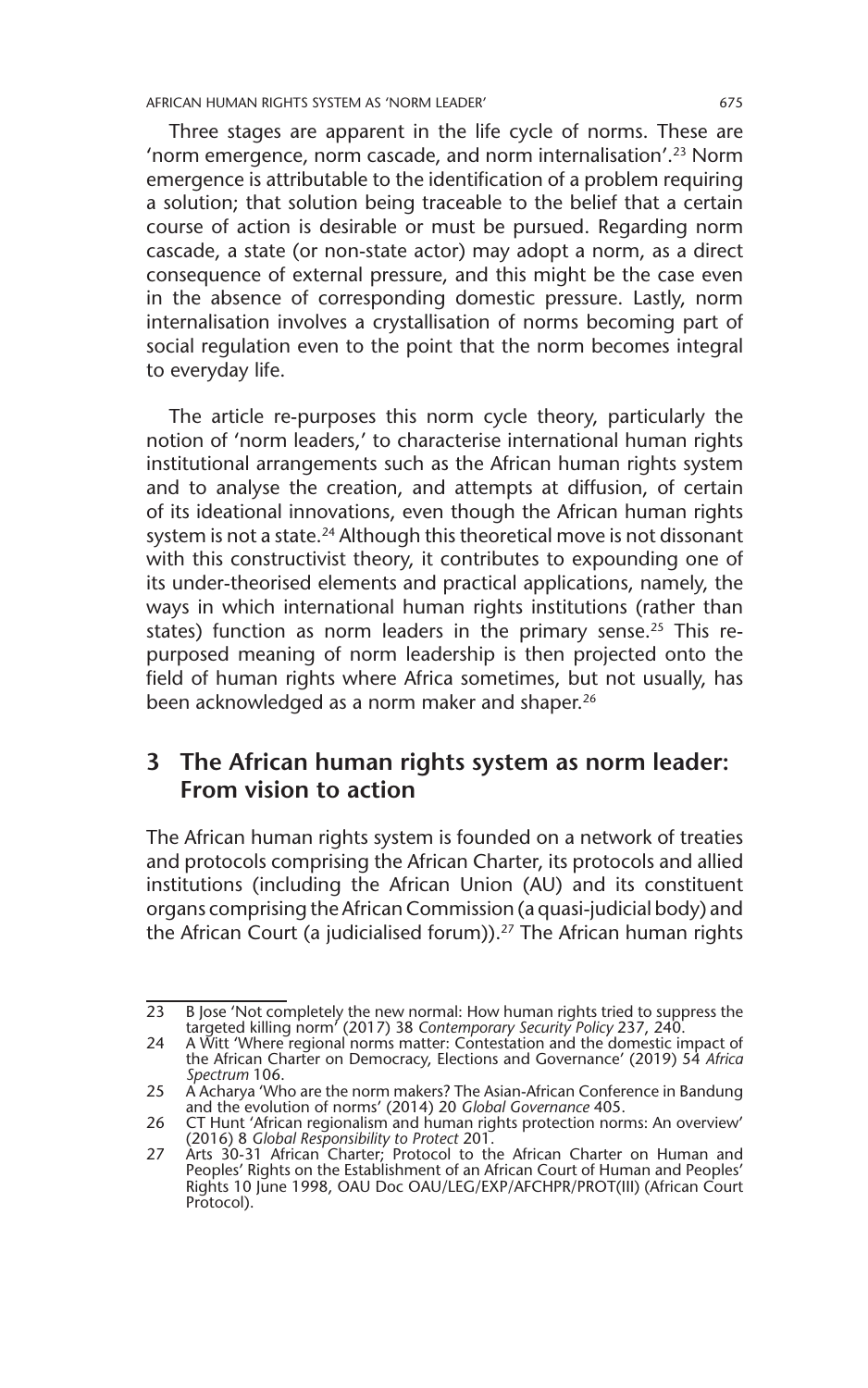system thus is a complex regional framework dedicated to a rightsbased order.28 This web of norms and institutions is complemented by a number of sub-regional bodies and courts that have extended their jurisdictions to include human rights adjudication.29

Notwithstanding mainstream/Western influence on its character, African conceptions of human dignity and of the balance between the individual and community inspired the African human rights system. Despite claims to the contrary, African peoples lacked neither their own conceptualisations of human rights nor their functional equivalents or similes.30 For example, in African cosmology an individual's existence matters only in an intricate, dense and inexorable connection to their society, in a way that departs, *to an extent*, from the mainstream (liberal) cosmologies and allied human rights imaginaries.31 These African cosmologies have shaped the human rights imaginaries that are prevalent among ordinary Africans. As Viljoen noted, orthodox human rights norms have been 'adjusted to better reflect African conceptual understandings of human rights, and to address issues of particular concern to the continent'.32 This is meet indeed. For, as Gathii puts it, 'the contemporary human rights regime can only be truly universal from the multicultural elaboration of norms'.33 Hence, the inclusion of certain African ideas in an African human rights treaty, while a comparatively radical step for some, was more of a reaffirmation of already-existing and valid African human rights imaginaries.<sup>34</sup> Nonetheless, the adoption of the African Charter in 1981 underscored a pivotal revolution from a Eurocentric conceptualisation to a more Afrocentric approach to human rights.35

Beside this normative agenda, both the African Commission and the African Court have assumed key adjudicative and implementation roles as the African human rights system became firmly established through their jurisprudence. It is not surprising, then, that the

<sup>28</sup> GJ Naldi & KD Magliveras 'The African Court of Justice and Human Rights: A judicial curate's egg' (2012) 9 *International Organisations Law Review* 383.

<sup>29</sup> JT Gathii 'Variation in the use of sub-regional integration courts between business and human rights actors: The case of the East African Court of Justice' (2016) 79 *Law and Contemporary Problems* 37.

<sup>30</sup> RM D'Sa 'Human and peoples' rights: Distinctive features of the African Charter' (1985) 29 *Journal of African Law* 72.

<sup>31</sup> NO Imani 'Critical impairments to globalising the Western human rights discourse' (2008) 3 *Societies Without Borders* 280-281.

<sup>32</sup> F Viljoen 'Human rights in Africa: Normative, institutional and functional complementarity and distinctiveness' (2011) 18 *South African Journal of International Affairs* 191, 192.

<sup>33</sup> J Gathii 'International law and Eurocentricity' (1998) 9 *European Journal International Law* 184, 190.

<sup>34</sup> M Chemhuru 'African communitarianism and human rights: Towards a compatibilist view' (2018) 65 *Theoria: A Journal of Social and Political Theory* 37.

<sup>35</sup> M Mutua 'The Banjul Charter and the African cultural fingerprint: An evaluation of the language of duties' (1995) 35 *Virginia Journal of International Law* 339.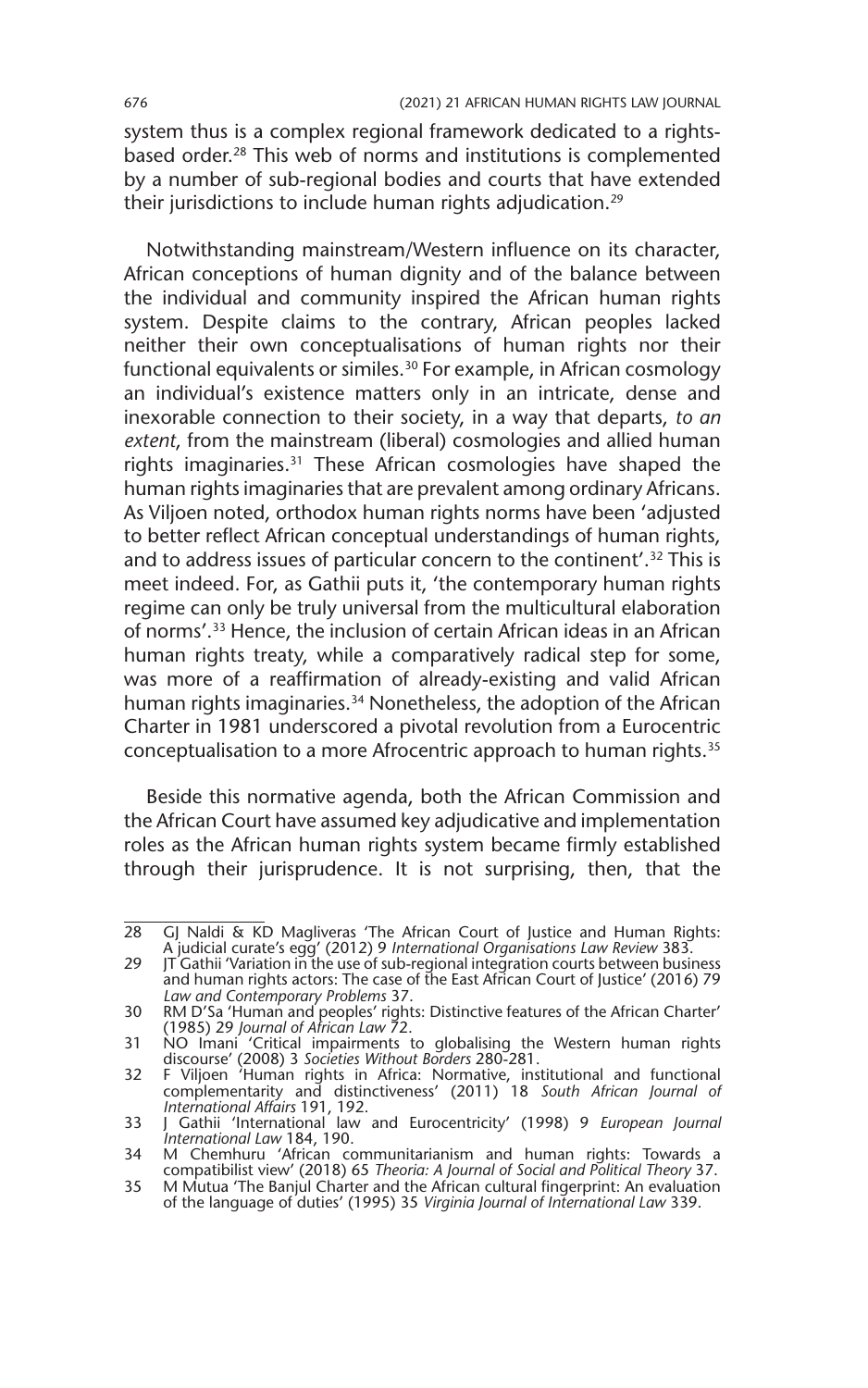African human rights system has 'unmistakably influenced normative developments in international law beyond Africa'.36 As Hellsten notes:37

What is relevant here, however, is that African criticism of the Western concept of human rights first turned into an attempt to give alternative philosophical foundations to human rights, and second, this alternative approach to human rights did not remain merely academic or theoretical, but was applied also to African politics.

Thus, the analysis here is informed by the normative structure and allied institutional influences of the African human rights system.

## **4 Three tales in one: Norm interrelationships, innovation and attempts at dispersal in the African human rights system**

The African Charter, which is widely known as 'the [main] foundation of the African regional human rights system',<sup>38</sup> articulates the three 'peoples' rights' discussed in the article.<sup>39</sup> The remarkable stress placed in the African Charter on peoples' rights flows from a historical awareness of the cosmologies and entailed rights imaginaries of African societies, much of which was incorporated into the Charter. Against this backdrop, we utilise the example of the concept of 'peoples' in the Charter, and its deployment in the work of the pan-continental bodies charged with the Charter's implementation, to develop our arguments regarding the radically important contributions of the rights we focus on to the global human rights imaginary.

To understand the 'concept of peoples' rights' first requires an appreciation of the meaning of the term 'peoples' which was largely left undefined in the African Charter, thereby lending itself to multiple interpretations.<sup>40</sup> This omission, however, was intended to provoke an organic development of the term through adaptive interpretation.<sup>41</sup> As one scholar suggested, its eventual definition(s)

<sup>36</sup> T Maluwa 'Reassessing aspects of the contribution of African states to the development of international law through African regional multilateral treaties (2020) 41 *Michigan Journal of International Law* 327, 334.

<sup>37</sup> SK Hellsten 'Human rights in Africa: From communitarian values to utilitarian practice' (2004) 5 *Human Rights Review* 61, 63.

<sup>38</sup> SA Dersso 'The jurisprudence of the African Commission on Human and Peoples' Rights' (2006) 6 *African Human Rights Law Journal* 358, 359.

<sup>39</sup> RN Kiwanuka 'The meaning of "people" in the African Charter on Human and Peoples' Rights' (1988) 82 *American Journal International Law* 80, 101.

<sup>40</sup> As above.<br>41 C Baldwir

<sup>41</sup> C Baldwin & C Morel 'Group rights' in M Evans & R Murray (eds) *The African Charter on Human and Peoples' Rights: The system in practice, 1986-2006* (2008) 244.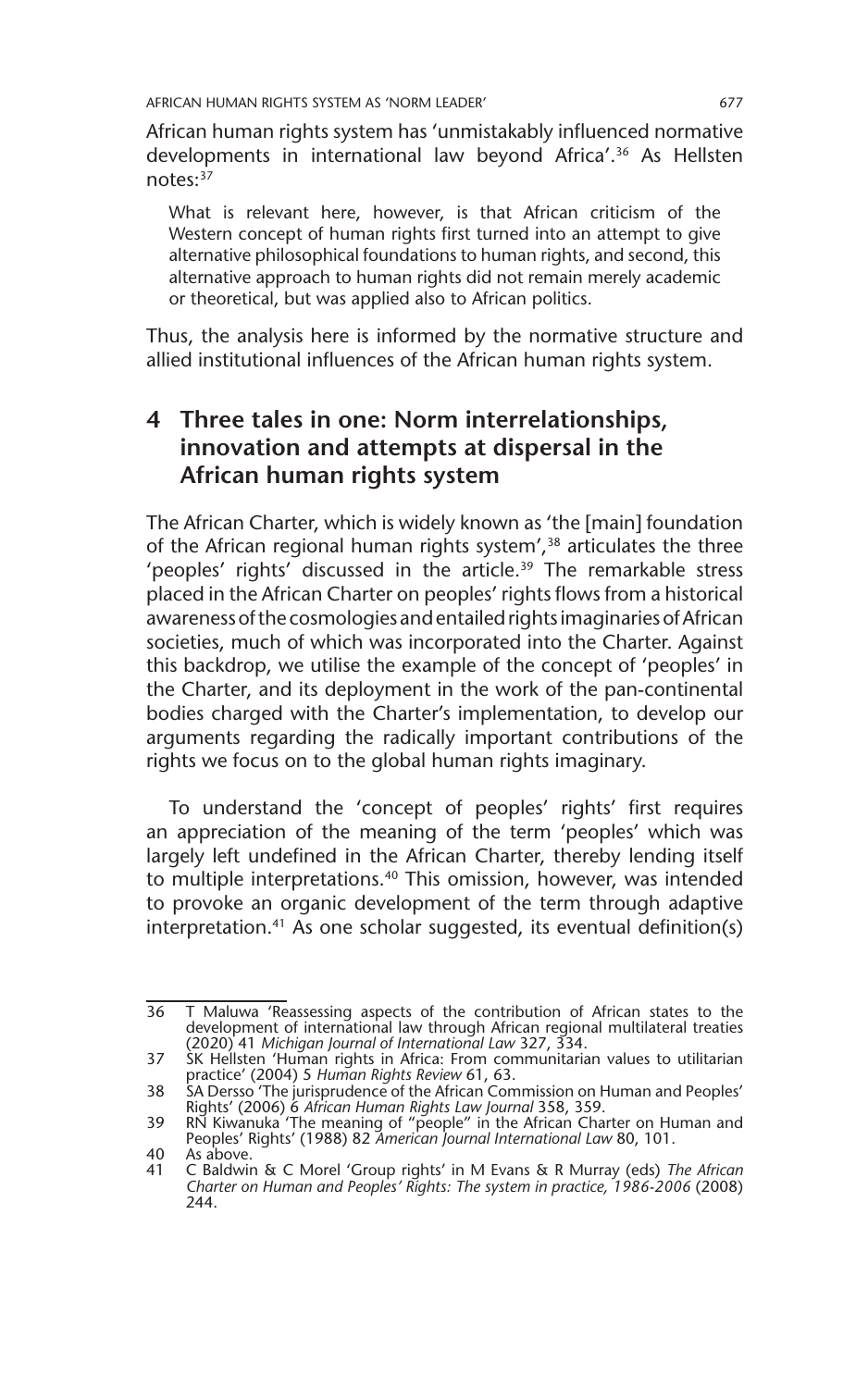'should empower the people to do something about their future; to take charge of their destiny and control their affairs'.<sup>42</sup> Similarly, the African Commission has since taken positive steps to outline the contours of peoples as it noted that

[i]n the context of the African Charter, the notion of "people" is closely related to collective rights. Collective rights enumerated under articles 19-24 of the Charter can be exercised by a people bound together by their historical, traditional, racial, ethnic, cultural, linguistic, religious, ideological, geographical, economic identities and affinities, or other bonds.43

Emerging from this declaration by the African Commission, the supposed indeterminate character of 'peoples' provides Africa's regional and sub-regional adjudicatory bodies with both canvas and brush to paint the broad strokes of 'peoples' and restrict its scope, where appropriate.<sup>44</sup> The Commission's pronouncement on what peoples could mean, along a continuum of expectations, expands the range of possibilities. Thus, the reasonably flexible character of peoples in the Charter puts it ahead of its co-equivalent regional human rights treaties in the Americas and Europe.

Our material focus in this article is on three case studies that underline the African human rights system's norm leadership in certain aspects of global rights praxis. Our focus on these specific rights is informed by three considerations. First, these are original African contributions to the existing fabric of global human rights; second, their jurisprudence is still evolving and assuming new dimensions; and, third, they are strongly interconnected. Accordingly, some suggest – quite correctly – that the right to development is linked to the right to the environment, and both, in turn, are connected to the right to self-determination.45

Therefore, while the African Charter's normative content is positive proof of the African human rights system's norm leadership (that is, in epistemic and conceptual terms), it is through the interpretative jurisdiction (that is, praxis) of the African Commission and the African Court that many aspects of the system's critically significant impacts

<sup>42</sup> Kiwanuka (n 39) 101.<br>43 Gunme & Others v Can

<sup>43</sup> *Gunme & Others v Cameroon* (2009) AHRLR 9 (ACHPR 2009) (*Southern Cameroons* case).

<sup>44</sup> AA Yusuf 'The progressive development of peoples' rights in the African Charter and in the case law of the African Commission on Human and Peoples' Rights' in F Lezerini & AF Vrdoljak (eds) *International law for common goods: Normative perspectives on human rights, culture and nature* (2014) 41.

<sup>45</sup> M Montini 'Interplay between the right to development and the protection of the environment: Patterns and instruments to achieve sustainable development in practice' (2004) 10 *African Yearbook of International Law* 181.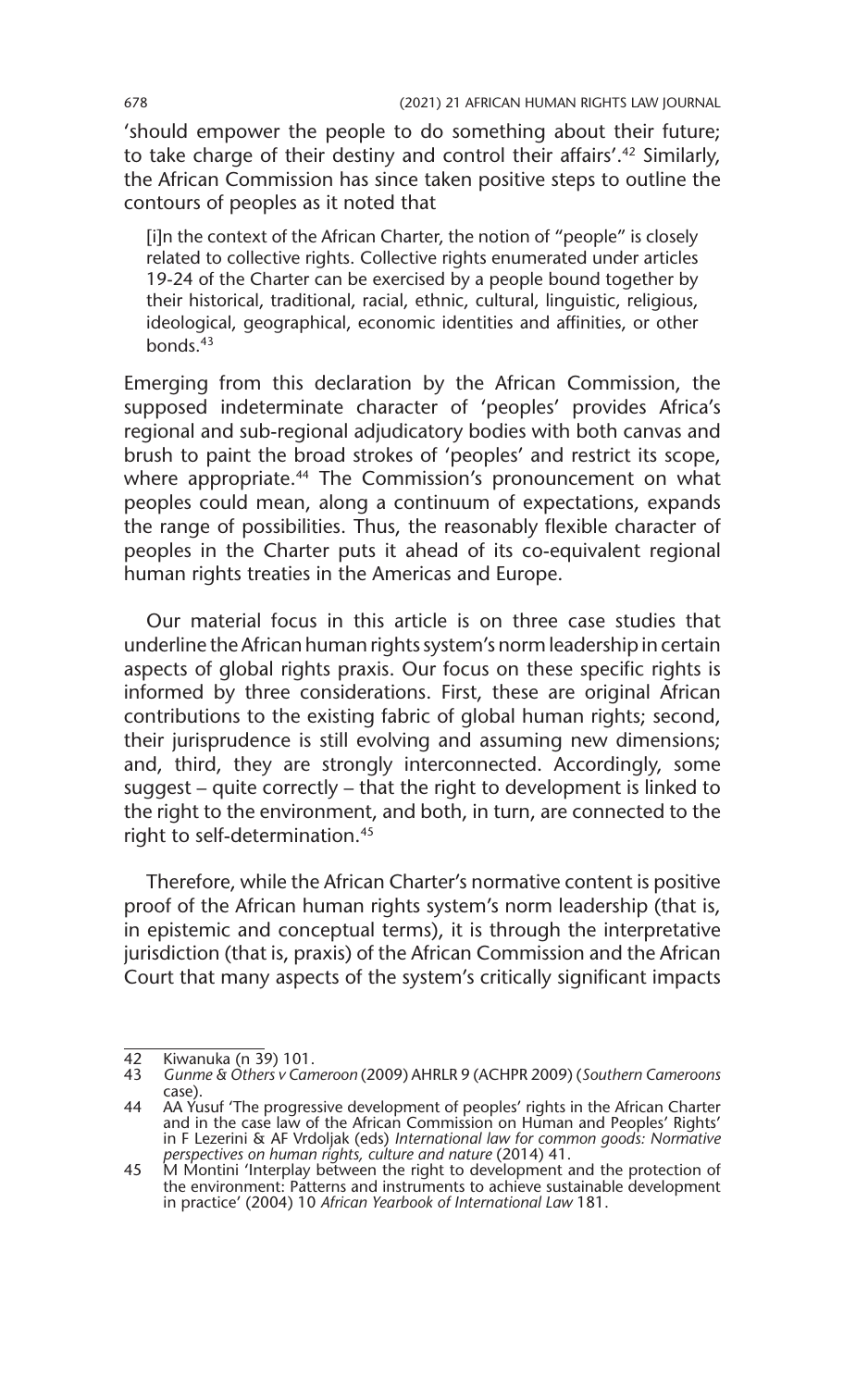AFRICAN HUMAN RIGHTS SYSTEM AS 'NORM LEADER' 679

on global human rights are visible. Through their jurisprudence, these adjudicative bodies have provided signal leadership in the development of these norms. Although the Commission's decisions are formally non-binding, its recommendations, are not mere suggestions. They signal a particular appreciation of the rights at issue by impelling a juridical effect within a member state, socio-technical change, or resourcing activist forces. Its praxis therefore is no less valuable than the formally-binding decision or orders of the African Court.46 Thus, in discussing this trinity of rights – self-determination as remedial secession right; the right to development and the right to the environment – we focus on the African Charter, the African Commission and the African Court, as all three dimensions contribute to the African human rights system's signal norm leadership.

#### **4.1 Right to remedial secession**

The right to self-determination is in constant tension with the principle of territorial integrity. While the United Nations Charter endorses the right to self-determination,<sup>47</sup> it is in common article 1 of the two Covenants (the International Covenant on Economic, Social and Cultural Rights (ICESCR) and the International Covenant on Civil and Political Rights (ICCPR)) that a formulation of a definition somewhat emerges.<sup>48</sup> Both Covenants state that '[a]ll peoples have the right to self-determination. By virtue of that right, they freely determine their political status and freely pursue their economic, social and cultural development.'49 Conversely, in respect of territorial integrity, the UN Charter provides that '[a]ll members shall refrain in their international relations from the threat or use of force against the territorial integrity or political independence of a state, or in any other manner inconsistent with the purposes of the United Nations'.50 Owing to the varied manifestations of the self-determination norm, the article limits its intervention to the prohibition on dismembering established states.<sup>51</sup>

Whereas international law neither expressly supports nor rejects secession, secession is considered 'the last resort for ending the

<sup>46</sup> M Ssenyonjo 'The African Commission and Court on Human and Peoples' Rights' in G Oberleitner (ed) *International human rights institutions, tribunals, and courts* (2018) 480.

<sup>47</sup> United Nations Charter 1 UNTS XVI, art 1 (UN Charter).

<sup>48</sup> UN General Assembly Resolution 2200A (XXI) 999 UNTS 3; UN General Assembly Resolution 2200A (XXI) 999 UNTS 171.

<sup>49</sup> UN General Assembly Resolution 2200A (n 48) common art 1.

<sup>50</sup> Art 2(4) UN Charter (n 47).<br>51 AE Quali Territorial integrity

<sup>51</sup> AE Ouali *Territorial integrity in a globalising world: International law and states' quest for survival* (2012) 2.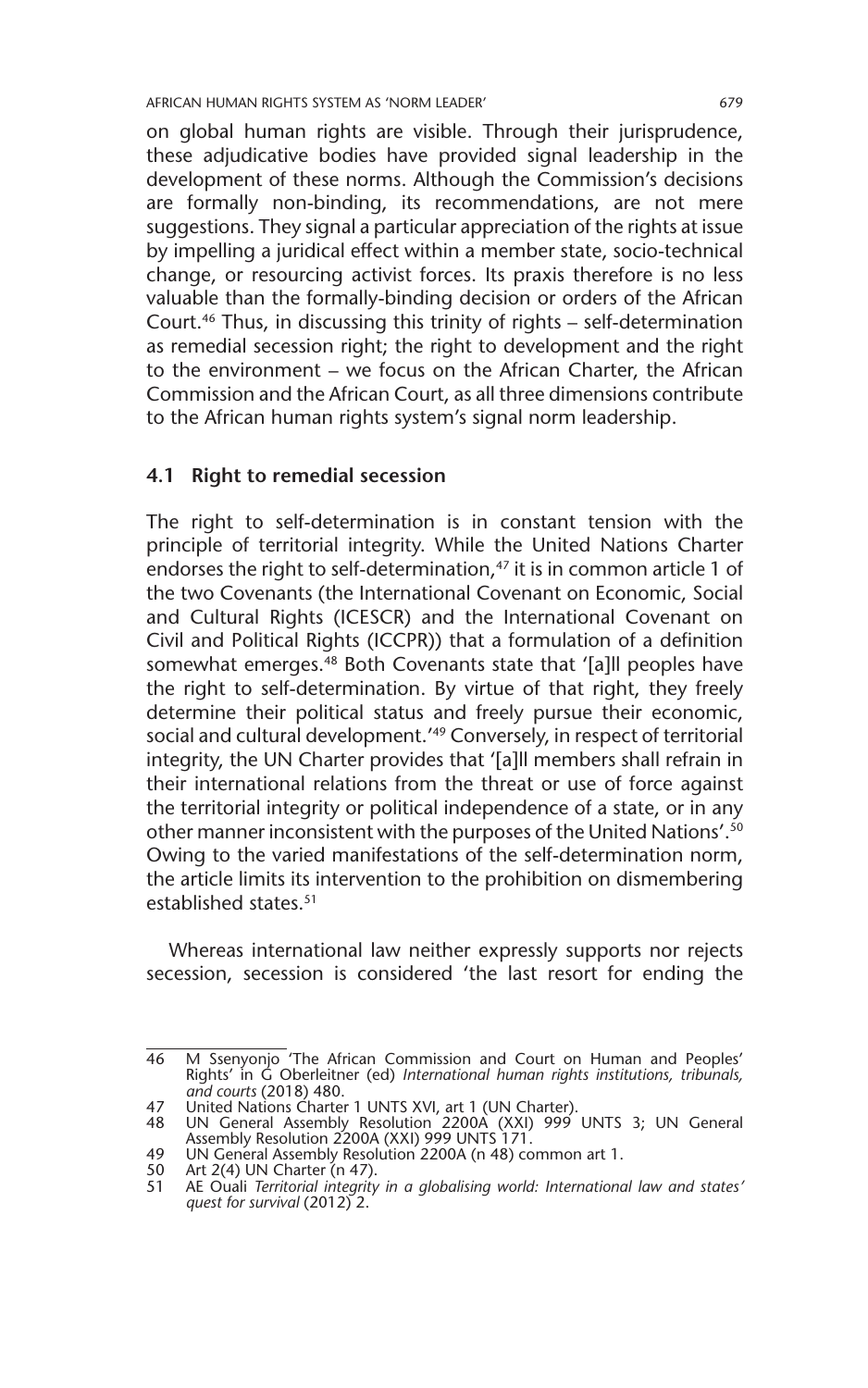oppression of a certain people'.52 Of course, we do acknowledge that statehood is an existential fact where secession is successful, and a new state, in fact, has been established out of a parent state.<sup>53</sup> Even so, international law accommodates the 'right to secession' in certain situations, including freedom from colonialism.54 Somewhat understandably, African states seem 'wedded' to the colonial borders inherited at independence, partly as a way of avoiding *inter*-state conflicts.55 Still, the acceptance of colonially-imposed borders by African states is paradoxical considering that much of Africa's frontiers were drawn based on 'maps rather than chaps'.<sup>56</sup> This concern is reinforced by the fact that though adherence to the *uti possidetis* doctrine has been reasonably successful in fending off violent *inter*state conflicts in Africa, the continent, still, has been affected by *intra-state and internecine conflicts.<sup>57</sup>* 

In this light, the high-politics that attend secession negatively affect the 'righting' of secession.<sup>58</sup> Yet, 'if human rights ought to be meaningful, they ought to prevail over territory. This argument links self-determination, more precisely, the denial of the right to selfdetermination, to the right to secede from the oppressive state.<sup>'59</sup> Trindade J's opinion in the *Chagos Islands* case at the International Court of Justice (ICJ) underscores this unassailable point; $60$  one that has a deep pedigree in the dissenting opinions in the *South West Africa* cases.61 Still, this link between the African human rights system and self-determination, in the aftermath of colonialism, invites further elucidation.<sup>62</sup>

57 Ahmed (n 55) 11-46.

<sup>52</sup> OC Okafor *Redefining legitimate statehood: International law and state fragmentation in Africa* (2000).

<sup>53</sup> MG Cohen 'Introduction' in MG Cohen (ed) *Secession: International law perspectives* (2006) 1.

<sup>54</sup> OC Okafor 'The international law of secession and the protection of human rights of oppressed sub-state groups: Yesterday, today and tomorrow' (2017) 1 *Nigerian Yearbook of International Law* 143.

<sup>55</sup> DM Ahmed *Boundaries and secession in international law* (2015) 11.

<sup>56</sup> J Hargreaves 'The making of the boundaries: Focus on West Africa' in IA Asiwaju (ed) *Partitioned Africans: Ethnic relations across Africa's international boundaries, 1884-1984* (1985) 23 (with little regard for ethnic/geographic considerations).

<sup>58</sup> Okafor (n 54) 148.<br>59 S Salomon 'Self-d 59 S Salomon 'Self-determination in the case law of the African Commission: Lessons for Europe' (2017) 50 *Verfassung und Recht in Übersee* 217, 234.

<sup>60</sup> *Legal Consequences of the Separation of the Chagos Archipelago from Mauritius in 1965* (Request for Advisory Opinion) ICJ GL 169 (see the separate opinion of Trindade J).

<sup>61</sup> *South-West Africa Cases (Ethiopia v South Africa; Liberia v South Africa); Second Phase* 1966 ICJ Reports 6 (see the dissenting opinions of Tanaka J (276) and Jessup J (418-419)).

<sup>62</sup> Salomon (n 59) 217.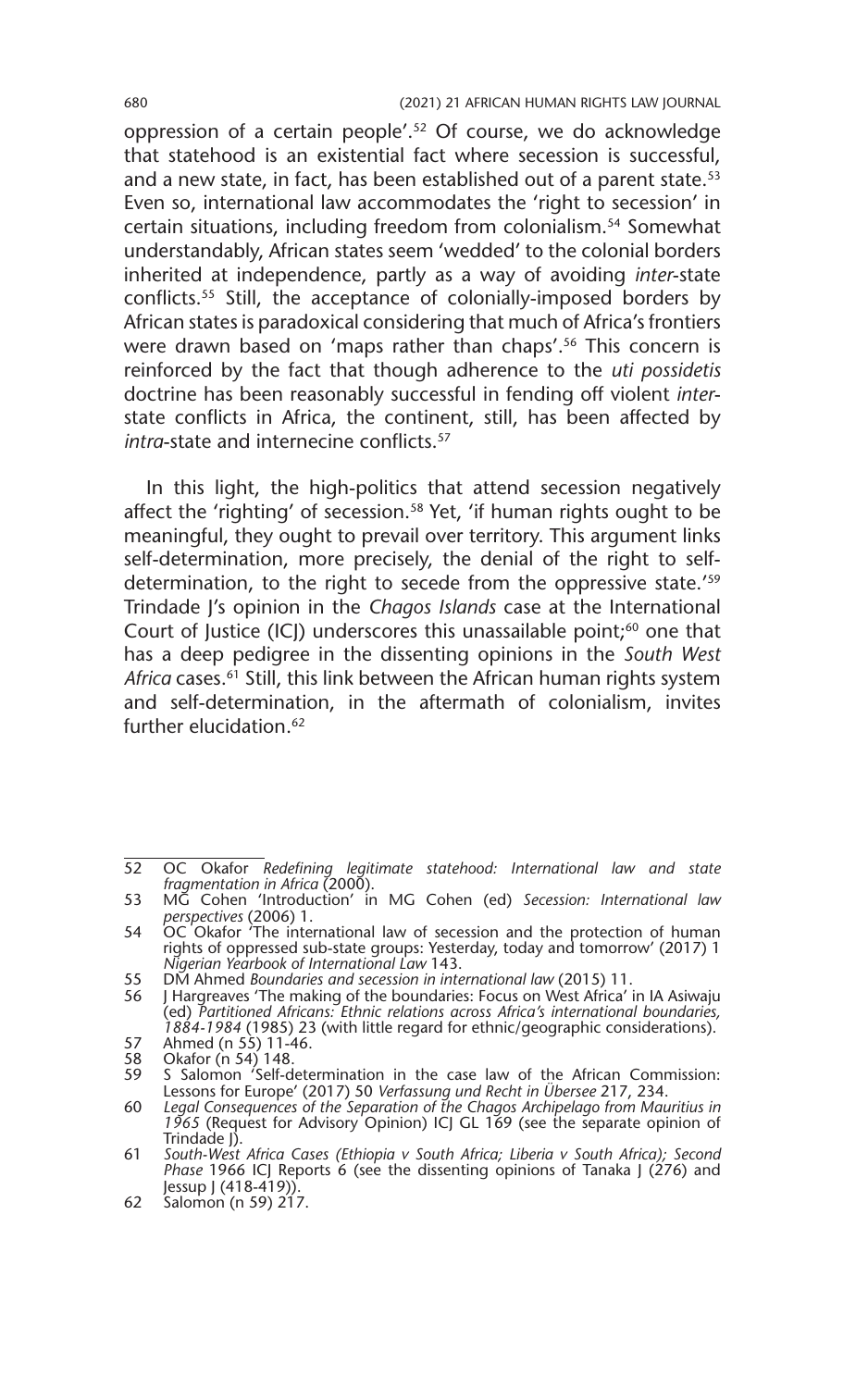AFRICAN HUMAN RIGHTS SYSTEM AS 'NORM LEADER' 681

At least in respect of this right to secede, 'Africa stands out as a key battleground of ideas and practice'.<sup>63</sup> How Africa handles this contentious politico-legal right is crucial in light of the African Commission's embrace of the relationship between human rights and the explosive topic of self-determination relative to the African human rights system.<sup>64</sup> As evident from the African Charter,

[a]ll peoples shall have the right of existence. They shall have the unquestionable and inalienable right to self-determination. They shall freely determine their political status and shall pursue their economic and social development according to the policy they have freely chosen.65

It is patent from the reading that article 20 of the African Charter focuses on the subject of 'political self-determination'.<sup>66</sup> Our focus, however, is not to distinguish between internal and external selfdetermination. Given that Africa's interest in self-determination was driven by decolonisation and the freedom of the post-colonial state to chart its own path without undue external influence, Africa seldom entertained a possible, continuous fracturing of the post-colony.<sup>67</sup> Thus, as is observed in the jurisprudence of the Organisation of African Unity (OAU) (now the African Union (AU)) and the many international resolutions, including at the UN, which Africa tended to endorse, it (Africa) hardly sanctioned the idea of distinct groups within the post-colonial African state being entitled to secede.<sup>68</sup>

Moving forward, the African Commission's jurisprudence has now clarified (in pioneering ways) the position of African regional law on the subject.69 Its jurisprudence on this subject was inaugurated in the case of *Katangese Peoples' Congress v Zaire*. 70 In this communication the applicant alleged that Zaire (now the Democratic Republic of the Congo (DRC)) had violated article 20 of the African Charter by failing to recognise the right to self-determination of the people of its Katanga province.<sup>71</sup> The African Commission held that the applicants

<sup>63</sup> MN Shaw 'Self-determination, *uti possidetis* and boundary disputes in Africa' in Chia-Jui Cheng (ed) *A new international order* (2016) 99.

<sup>64</sup> M Mhango 'Governance, peace and human rights violations in Africa: Addressing the application of the right to self-determination in post-independence Africa' (2012) 5 *African Journal of Legal Studies* 199.

<sup>65</sup> Art 20 African Charter.

<sup>66</sup> R Gittleman 'The African Charter on Human and Peoples' Rights: A legal analysis' (1982) 22 *Virginia Journal of International Law* 667, 678.

<sup>67</sup> OS Kamanu 'Secession and the right of self-determination: An OAU dilemma' (1974) 12 *Journal of Modern African Studies* 335.

<sup>68</sup> AC Ekeke & N Nubisi 'Secession in Africa: An African Union dilemma' (2019) 28 *African Security Review* 245.

<sup>69</sup> S Dersso 'International law and the self-determination of Sudan' (2012) Institute of Security Studies Paper 231 1.

<sup>70</sup> (2000) AHRLR 72 (ACHPR 1995) (*Katanga* case).

<sup>71</sup> R Lemarchand 'The limits of self-determination: The case of the Katanga secession' (1962) 56 *American Political Science Review* 404.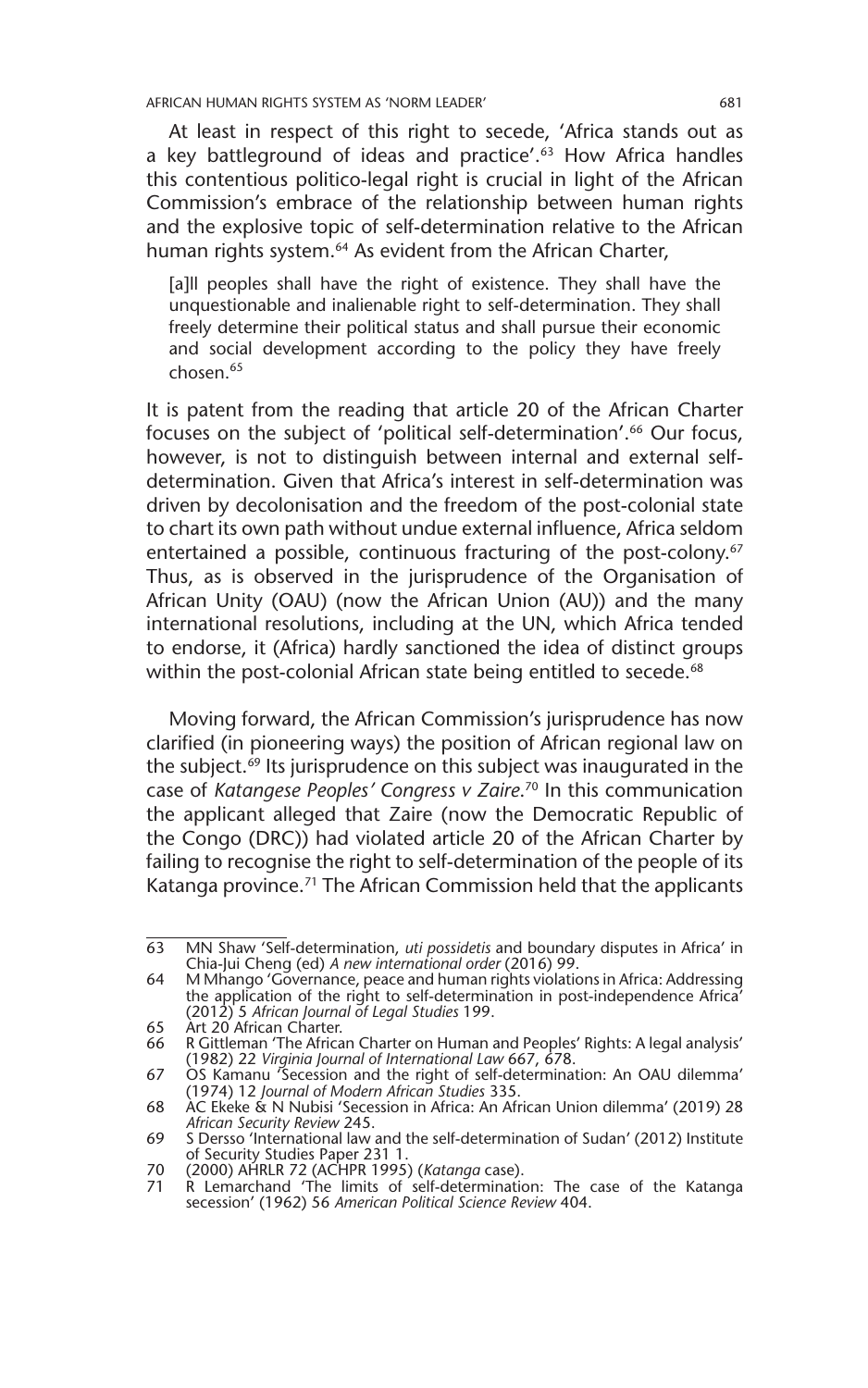failed to demonstrate that Zaire had denied the Katangese people equal participation in government (article 13 of the Charter); at best, Katanga's attempts at self-determination must be in a form that is 'compatible with the sovereignty and territorial integrity of Zaire'.72 Here, the Commission endorsed the right to remedial secession, albeit on a conditional basis, affirming its vesting only where it is observed that the rights of an identifiable 'people' in that state are under very grave threat, to the extent that this distinct group of peoples are unable to enjoy their rights or the political guarantee of self-determination as provided under article 13(1) of the African Charter.<sup>73</sup> Therefore, as Okafor (and others) have noted. the Commission 'unanimously held in favour of a limited form of the secessionist entitlement, one that is available only in exceptional circumstances'.74

In *Sudan Human Rights Organisation & Another v Sudan* the African Commission was confronted with a similar question of whether the black ethnic groups of Darfur, who had suffered atrocities at the hands of the Janjaweed militia, were 'peoples' within the meaning of the African Charter.75 In confirming that these 'groups' were peoples under the Charter, the African Commission, by extension, affirmed the right to remedial secession by noting:76

There is a school of thought, however, which believes that the 'right of the people' in Africa can be asserted only vis-à-vis external aggression, oppression or colonisation. The Commission holds a different view, that the African Charter was enacted by African states to protect human and peoples' rights of the African peoples against both external and internal abuse.

In the *Southern Cameroons* case the applicants submitted a communication, on their own and on behalf of the peoples of the Southern Cameroons (previously the British-administered territory of Southern Cameroons), to the African Commission on grounds that Cameroon had violated their individual and collective rights, including their right to self-determination.<sup>77</sup> In 1961 the territory in question was incorporated into the Republic of Cameroon after a UN-led plebiscite, a process, the applicants argued, failed to consider

<sup>72</sup> *Katanga* case (n 70) para 6.

<sup>73</sup> Yusuf (n 44) 46-48.

<sup>74</sup> OC Okafor 'Entitlement, process and legitimacy in the emergent international law of secession' (2002) 9 *International Journal on Minority and Group Rights* 41; R Murray & S Wheatley 'Groups and the African Charter on Human and Peoples' Rights' (2003) 25 *Human Rights Quarterly* 213. 75 (2009) AHRLR 153 (ACHPR 2009) para 219.

<sup>76</sup> *Sudan Human Rights Organisation* (n 75) para 222. 77 C Anyangwe *Betrayal of too trusting a people: The UN, the UK, and the trust territory of the Southern Cameroons* (2009).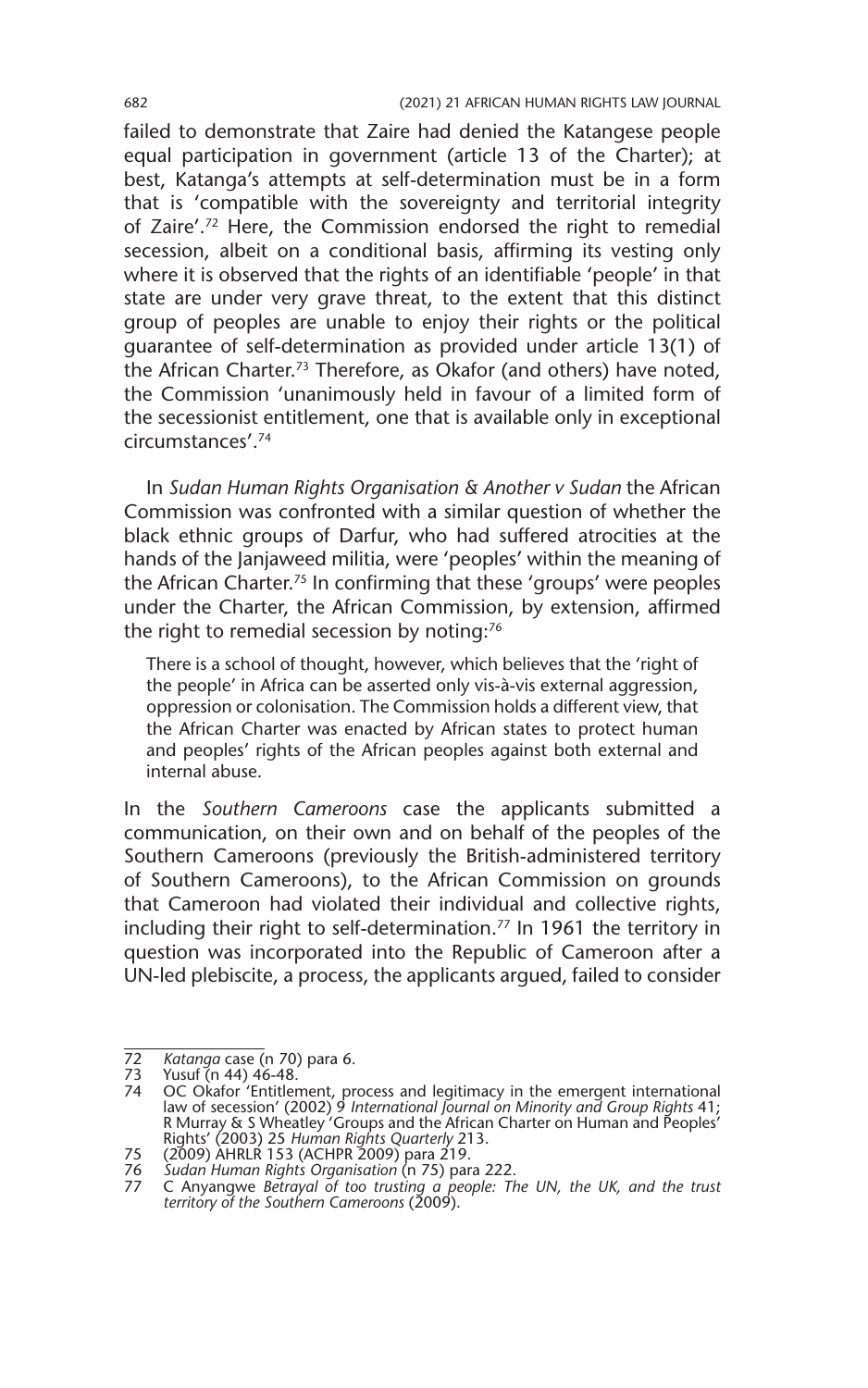their ethnicity and British colonial legacy, thus amounting to 'forceful annexation'.78 Just as in the *Katanga* case, the Commission found that although the people of the South Cameroons had a right to self-determination, in the instant case it was unjustifiable.<sup>79</sup> The Commission acknowledged the Southern Cameroons as a people in the context of the African Charter as they fulfilled 'numerous characteristics and affinities, which include a common history, linguistic tradition, territorial connection and political outlook'.<sup>80</sup> Yet, the Commission concluded that, in reality, they had not satisfied the test to entitle them to remedial secession as they could not prove the alleged violations were egregious so as to warrant an activation of this right.<sup>81</sup>

The pioneering persistence of the African Commission both in upholding and refining this aspect of rights jurisprudence highlights its leadership in this context. The Commission's jurisprudence, aided by the wording of the African Charter, has made a signal contribution in this regard; $82$  one that, for instance, presaged a similar outcome in the famous opinion of the Supreme Court of Canada in the *Quebec Reference* case.83 The *Southern Cameroons* case was the very first decision of an international or domestic dispute settlement body, whether quasi-judicial or judicial, to affirm the existence of a legallybinding right of sub-state groups in established states to enjoy remedial secession, if even only in exceptional cases. Second, in a radical way it contributed to the ongoing shift toward what has been identified as the 'righting of secession'.<sup>84</sup> Lastly, it placed a strong African imprimatur on the international law of secession, which is deeply rooted in the quotidian human rights struggles of African peoples (not necessarily the states that englobe them), producing a progressive line of legal reasoning that is far ahead of the Asian, European or even inter-American human rights jurisprudence.

From the perspective of norm cycle theory, the important point here is that the African human rights system has innovated and dispersed (or at least attempted to disperse) a remedial secession norm that is on the conceptual and practical leading edge. At the very least, this African normative innovation has appeared subsequently (with or without sufficient attribution) in Canadian jurisprudence and the UN

<sup>78</sup> *Southern Cameroons* case (n 43) paras 6-7.

<sup>79</sup> FM Ndahinda 'Peoples' rights, indigenous rights and interpretative ambiguities in decisions of the African Commission on Human and Peoples' Rights' (2016) 16 *African Human Rights Law Journal* 29. 80 *Southern Cameroons* case (n 43) para 179.

<sup>81</sup> *Southern Cameroons* case para 203.

<sup>82</sup> Yusuf (n 44) 53.<br>83 Okafor (n 54): [1

Okafor (n 54); [1998] 2 SCR 217.

<sup>84</sup> Okafor (n 74).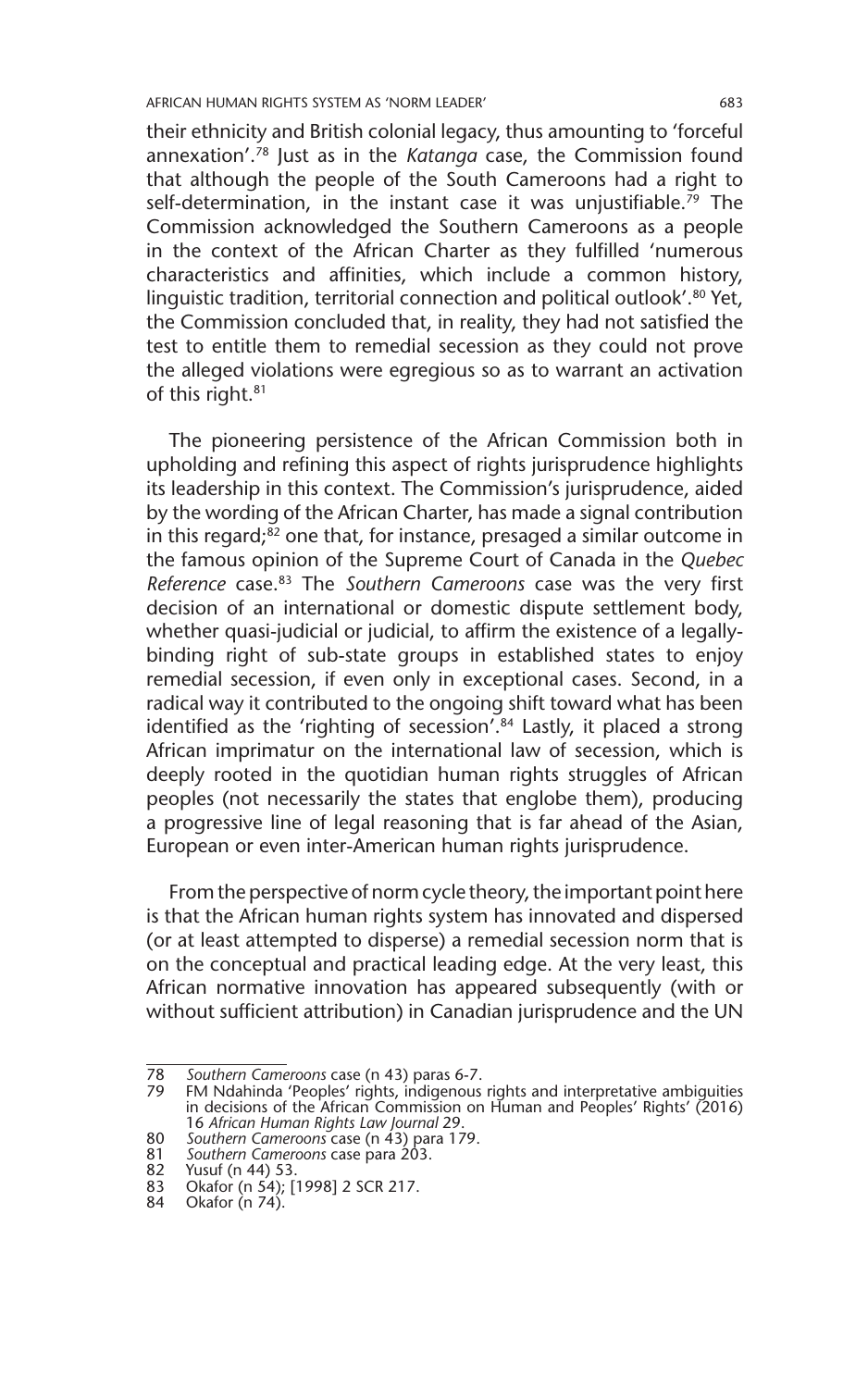human rights system.<sup>85</sup> The system's behaviour in this regard *broadly* aligns with strategic social constructivism's conception of what norm leaders do within the life cycle of human rights norms. It should be noted that the key contribution of norm leaders in such contexts is how they motivate 'a dynamic of imitation' that is produced by their 'attempt to socialise other states to become norm followers'.86 In this light, the African human rights system's interaction with the right to remedial secession exemplifies and invites an application of the Finnemore and Sikkink thesis. Following this, the African human rights system's radical work has attempted to drive a dynamic of imitation in global human rights and has succeeded in this attempt.<sup>87</sup>

#### **4.2 Development as a (human and peoples') right**

The right to development originated in Africa. It was birthed in Africa's struggle for global socio-economic justice, becoming especially prominent in the post-independence period.<sup>88</sup> After the formal end of colonialism in the 1960s, African states and other countries of the Global South took a more critical stance on the inequitable global economic infrastructure that underpinned (in part) the Global South's underdevelopment. This was also the moment in which the Global South had begun pushing for radical changes in the international system, including a demand for a new international economic order (NIEO).<sup>89</sup> Similarly, the Global South espoused, among others, the principle of 'self-determination of peoples', the 'right to development', the prohibition of racial discrimination', and 'sovereign control over natural resources'.<sup>90</sup> Neocolonialism, attended by a tendency towards ineffective leadership in parts of the Global South, soon ushered many such countries into a period of neo-imperial exploitation in the 1980s to the 2000s, in significant measure through asymmetrical global trade rules and unfair economic exchange.<sup>91</sup>

The Global South understood the interaction between human rights and development 'first and foremost as central emancipatory

<sup>85</sup> Okafor (n 54).<br>86 Finnemore &

<sup>86</sup> Finnemore  $\&$  Sikkink (n 20) 895.<br>87 Dkafor (n 54) (as explained in the

<sup>87</sup> Okafor (n 54) (as explained in the *Quebec Reference* example).

<sup>88</sup> B Ibhawoh 'The right to development: The politics and polemics of power and resistance' (2011) 33 *Human Rights Quarterly* 76.

<sup>89</sup> YT Chekera & VO Nmehielle The international law principle of permanent sovereignty over natural resources as an instrument for development: The case of Zimbabwean diamonds' (2013) 6 African Journal of Legal Studies 69.

<sup>90</sup> I de la Rasilla *International law and history: Modern interfaces* (2021) 122.

<sup>91</sup> BS Chimni 'Capitalism, imperialism, and international law in the twenty-first century' (2012) 14 *Oregon Review of International Law* 17.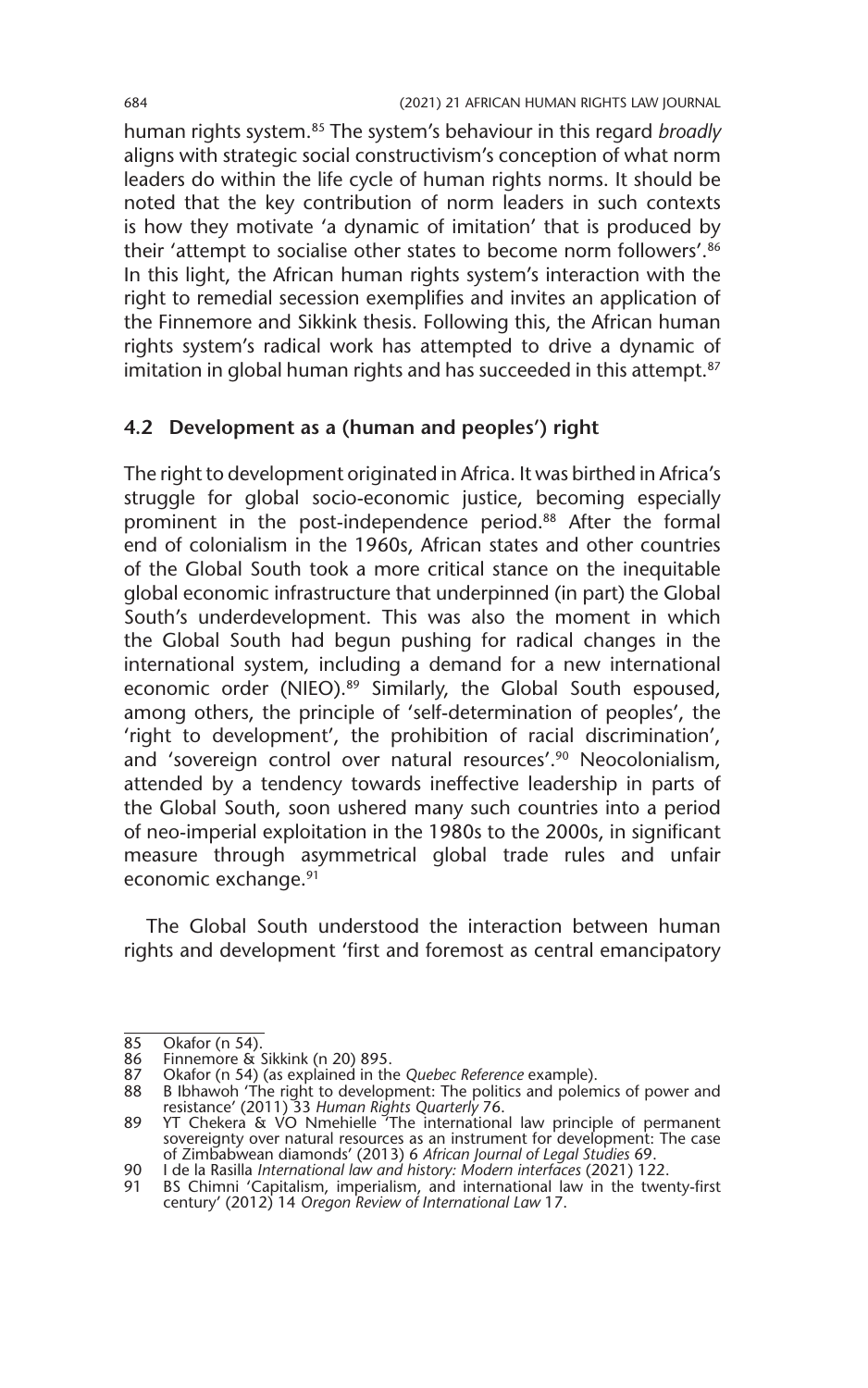discourses'.92 In this respect, Africa was no different from its Global South peers in the Asia-Pacific and Latin America, as it (Africa) considered development as an indispensable condition for political self-determination.<sup>93</sup> In revisiting this contentious history in the emergent Pan-Africanism, 'the right to development was intrinsically linked to the right to self-determination'.<sup>94</sup> Thus, well beyond its inspiration from and activist influence on this political struggle, Africa soon urged international recognition of the right to development.<sup>95</sup>

While accounts vary over whether it was first articulated by the Sengalese jurist, Keba M'Baye, or another Senegalese jurist, Doudou Thiam, a former Minister of Finance and Foreign Affairs and member of the International Law Commission, the 'right to development' undeniably emerged internationally through Africa's activism, more prominently in 1967 at a Group of 77 conference in Algeria,<sup>96</sup> and then later at the UN.<sup>97</sup> As a Third World construct, the Global North was quite suspicious of this Africa-led and Global Southbacked push to recognise development as a right as it (the North) considered this 'new' right antithetical to its interests. Among the reasons publicly offered for the North's opposition were concerns that it was a peoples' (collective) right and not an individual right, and also that the right was a veiled conduit for reviving the NIEO and enacting 'legally binding treaties that would oblige developed countries to transfer resources to the Global South'.98 These concerns from the Global North persisted even after the right was recognised and adopted in a UN Declaration.<sup>99</sup> Thus, the success of the Global South in institutionalising the right to development on the official UN human rights register has caused much consternation in the north.100

<sup>92</sup> M Bedjaoui 'The right to development' in M Bedjaoui (ed) *International law: Achievements and pProspects* (1991) 1182; D Maul *Human rights, development, and decolonisation: The International Labour Organisation, 1940-70* (2012) 6.

<sup>93</sup> ME Salomon 'From NIEO to now and the unfinishable story of economic justice' (2013) 62 *International and Comparative Law Quarterly* 31.

<sup>94</sup> F Cheru 'Developing countries and the right to development: A retrospective and prospective African view' (2016) 37 *Third World Quarterly* 1268, 1269.

<sup>95</sup> NT Saito 'Decolonisation, development and denial' (2010) 6 *Florida A&M University Law Review* 1; NG Villaroman 'The right to development: Exploring the basis of a supernorm' (2010) 22 *Florida Journal of International Law* 299.

<sup>96</sup> DJ Whelan '"Under the Aegis of man": The right to development and the origins of the new international economic order' (2015) 6 *Humanity* 93.

<sup>97</sup> Gathii (n 8) 37; see generally CC Ngang 'Towards a right-to-development governance in Africa' (2018) 17 *Journal of Human Rights* 107. 98 Cheru (n 94) 1271.

<sup>99</sup> J Oduwole 'Global poverty and the right to development: An African perspective on Macklem's *The sovereignty of human rights*' (2017) 15 *Jerusalem Review of Legal Studies* 98.

<sup>100</sup> P Uvin *Human rights and development* (2004) 43.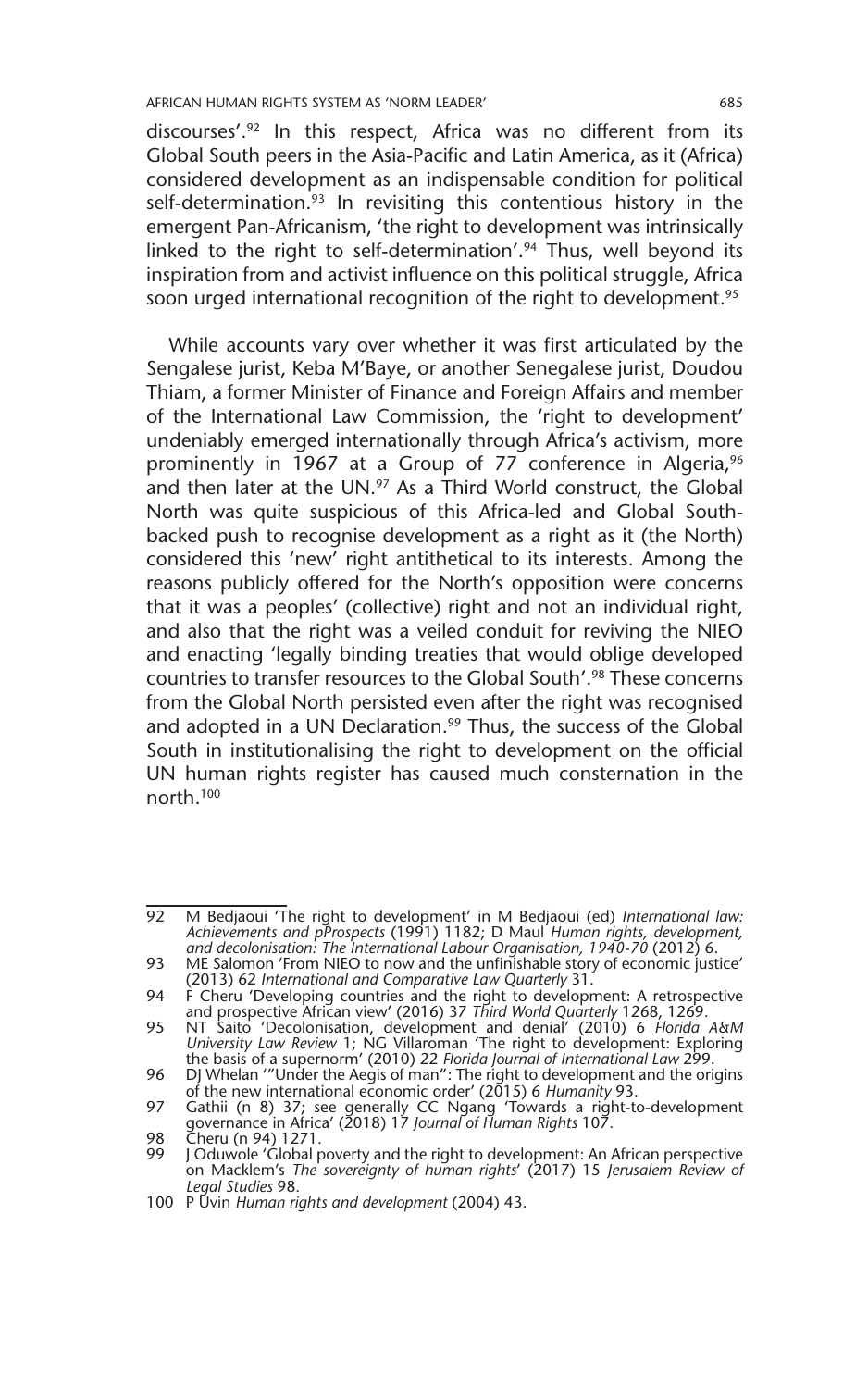In sharp contrast to the contention that has characterised its installation at the UN and in the African human rights system, the right to development has been embraced in the jurisprudence of both the African Commission and the African Court as these bodies have demonstrated that the right has normative and socio-legal value. For instance, its praxis shows that the right can engender and resource political activism, equip state and non-state actors alike, and inform the content of law and related policies.<sup>101</sup> Thus, while this right has now received significant attention in the UN system, it was the extraordinary efforts of Africans to conceptualise it both as a human right and a peoples' right, that led to its subsequent incorporation in article 22 of the African Charter, driving to a robust extent, its endurance in global human rights praxis.<sup>102</sup>

Substantively, article 22 of the African Charter states that '[a]ll peoples shall have the right to their economic, social and cultural development with due regard to their freedom and identity and in equal enjoyment of the common heritage of mankind'.<sup>103</sup> Article 22 couched this right as a peoples' right, a marked distinction from its later restatement under the UN Declaration on the Right to Development as both an individual and collective human right.<sup>104</sup> For our own part, we agree with other scholars, including Ouguergouz, who have noted:<sup>105</sup>

The right to development inevitably has an individual dimension, yet this stems rather from the purpose of the right rather than from the way it is exercised. Failing any proof of the contrary, the view enshrined in the Charter is firmly directed towards the ultimate goal of the full development of the human person. To deny this would be to fail to recognise that each type of rights, individual rights and rights of peoples, in its way strive towards the same goal: respect for human dignity in its two expressions – that of human beings and of human communities.

Yet, given its character as a solidarity right, this right is less intelligible as an individual right, as it attaches more to 'peoples', a society or a

<sup>101</sup> SAD Kamga & CM Fombad 'A critical review of the jurisprudence of the African Commission on the right to development' (2013) 57 *Journal of African Law* 196.

<sup>102</sup> OC Okafor 'A regional perspective: Article 22 of the African Charter on Human and Peoples' Rights' in United Nations Office of the High Commissioner for Human Rights (ed) *Realising the right to development: Essays in commemoration of 25 Years of the United Nations Declaration of the Right to Development* (2013) 373.

<sup>103</sup> Art 22(1) African Charter. 104 Declaration on the Right to Development GA Resolution 41/128, Annex, UN GAOR, 41st session, Supp 53 186, UN Doc A/41/53 (1986).

<sup>105</sup> F Ouguergouz *African Charter on Human and Peoples' Rights – A comprehensive agenda for human dignity and sustainable democracy in Africa* (2003) 306.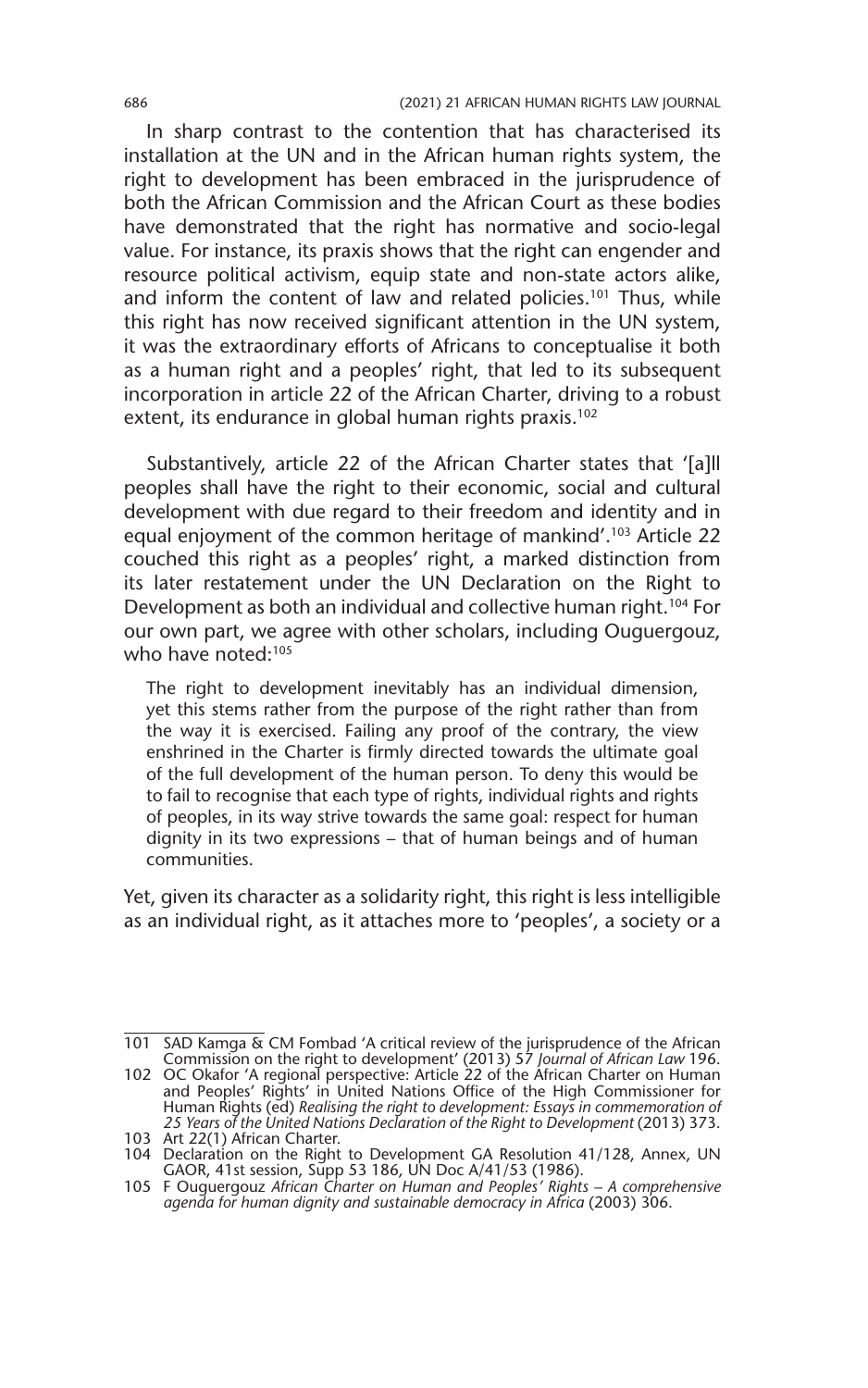community.106 In this light, it may best be described as 'a human right enshrining obligations for which states can be held accountable'.<sup>107</sup>

Notwithstanding advances in its normative value, the right to development remains controversial as scholars and practitioners alike have inquired into its enforceability.<sup>108</sup> The queries regarding its implementation echo the historical (Eurocentric) attempts at discrediting its material significance.<sup>109</sup> In this regard, the African human rights system provides insights into the justiciability (and peoples-driven accountability structures) of development as a right as the African human rights system's interaction with this right provides both evidence and guidance for those in search of 'similar accountability or enforcement structures at the global level'.<sup>110</sup> Accordingly, in the paragraphs that follow we examine a purposive sample of African jurisprudence relative to this right.<sup>111</sup>

Beginning with *Bakweri Land Claims Committee v Cameroon*, the African Commission has since highlighted the varied dimensions of the right to development by issuing or building on new decisions that redefine its normativity.112 The *Bakweri* case was based on indigenous claims to sovereignty over lands that had been annexed through colonialism and subsequently transferred to the newlyindependent state of Cameroon.113 While the *Bakweri* case did not pass the admissibility muster, it pioneered a train of cases on the article 22 jurisprudence. To this end, Okafor rightly noted that it was the first time the Commission decided 'a communication that was explicitly grounded in article 22 [of the African Charter]'.<sup>114</sup>

Beyond the *Bakweri* case, the pioneering role of the article 22 jurisprudence was revealed via other cases. The precedent-setting

108 Scholtz (n 106) 102.

- 
- 111 Kamga & Fombad (n 101) 196. 112 (2004) AHRLR 43 (ACHPR 2004) (*Bakweri* case). 113 N Kofele-Kale 'Asserting permanent sovereignty over ancestral lands: The Bakweri land litigation in Cameroon' (2007) 13 *Annual Survey of International and Comparative Law* 103.

<sup>106</sup> W Scholtz 'Human rights and the environment in the African Union context' in W Scholtz & J Verschuuren (eds) *Regional environmental law: Transregional comparative lessons in pursuit of sustainable development* (2015) 102.

<sup>107</sup> O de Schutter 'The international dimensions of the right to development: Enabling poverty-reduction in domestic legal orders by a reformed international legal order' in M Andenas et al (eds) *The fight against poverty and the right to development* (2021) 317, 319.

<sup>109</sup> M Miyawa 'The right to development and non-state actors: Rethinking the meaning, praxis and potential of accountability of non-state actors in international law' (2016) 3 *Transnational Human Rights Review* 39.

<sup>110</sup> K Arts & A Tamo 'The right to development in international law: New momentum thirty years down the line?' (2016) 63 *Netherlands International Law Review* 221, 246.

<sup>114</sup> Okafor (n 102) 376.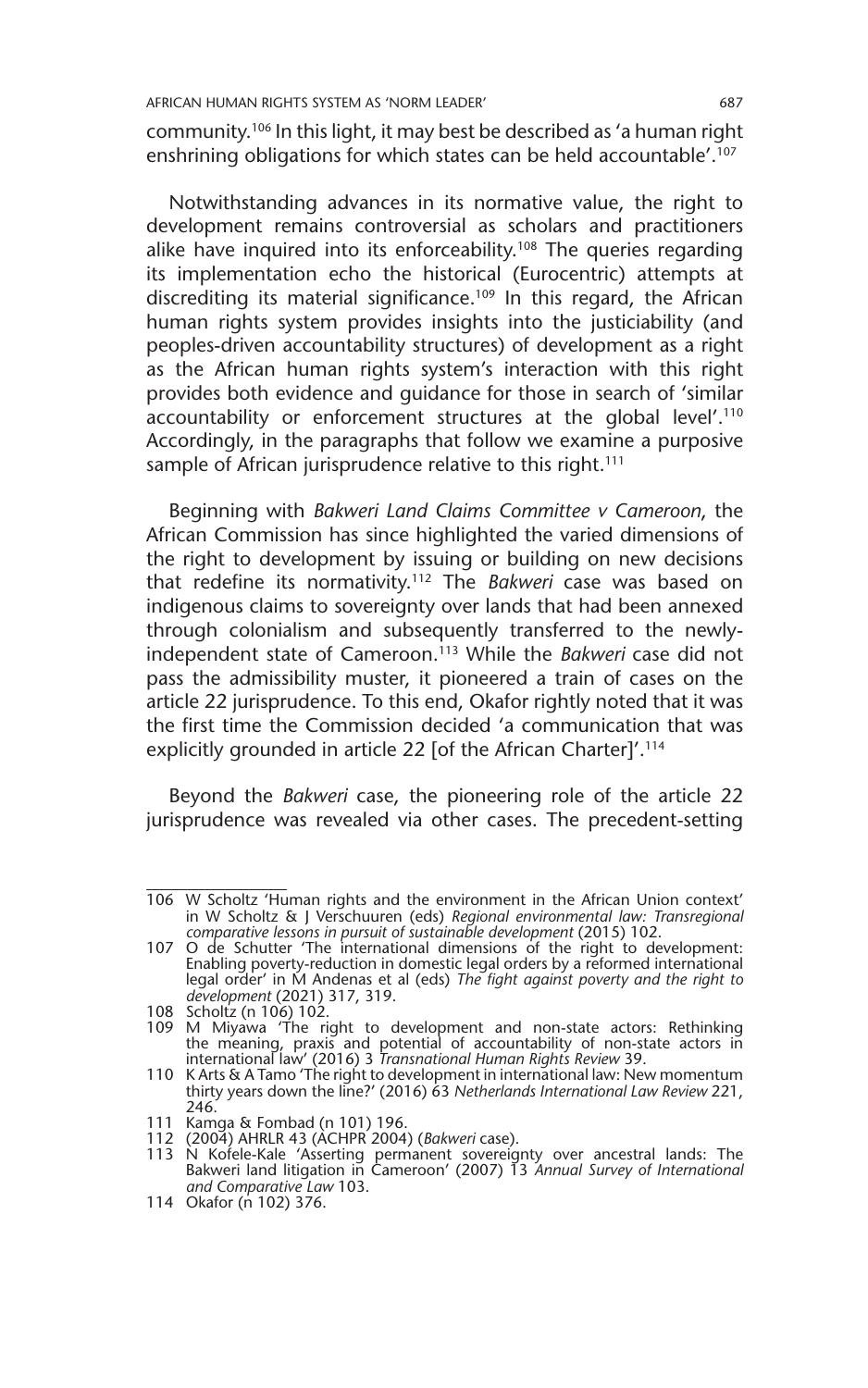case of *Centre for Minority Rights Development & Others v Kenya* offers a strong reference for analysis.<sup>115</sup> In this application the Endorois community claimed that Kenya had violated African Charter provisions, including article 8 (the right to practise one's religion) and article 22 (the right to development) by failing to engage with them prior to embarking upon development-related activities including establishing a game park that dislodged the community from their ancestral homes with serious impacts on their religion and culture.116 In its review, the African Commission held that the Endorois community in fact were a people under the African Charter and, thus, they had capacity to institute the action.<sup>117</sup> The Commission further noted that Kenya's forced removal of the Endorois people from their ancestral Bogoria home violated their religious rights.<sup>118</sup>

As regards the right to development, the Commission held that Kenya had violated article 22 of the Charter by excluding the Endorois community in consultations on developmental processes related to their land.119 The Commission noted that Kenya's failure to provide suitable, alternative pastoral land for the Endorois people to live and graze their livestock equally violated article 22.120 In the Commission's opinion, the substantive and procedural aspects of article 22 were 'constitutive and instrumental, or useful as both a means and an end'.121 Therefore, it is 'notable that so far, at least one quasi-judicial body has applied the right to development as enshrined in article 22 of the African Charter on Human and Peoples' Rights and subjected it to judicial consideration'.122

Despite its normative importance, the *Endorois* case has been criticised for failing to sketch more precisely the framework of development as envisaged under the African Charter.<sup>123</sup> A recurrent critique is that the *Endorois* case did not disclose how the right to development practically combines the post-colonial state's aspirations with the needs of indigenous peoples.<sup>124</sup> Still, we argue

<sup>115</sup> (2009) AHRLR 75 (ACHPR 2009) (*Endorois* case).

<sup>116</sup> *Endorois* case (n 115) paras147-162.

<sup>117</sup> J Gilbert 'Indigenous peoples' human rights in Africa: The pragmatic revolution of the African Commission on Human and Peoples' Rights' (2011) 60 *International and Comparative Law Quarterly* 245.

<sup>118</sup> *Endorois* case (n 115) paras 168-173.

<sup>119</sup> *Endorois* case para 298.

<sup>120</sup> *Endorois* case paras 290-292.

<sup>121</sup> *Endorois* case para 277.

<sup>122</sup> N Schrijver 'Self-determination of peoples and sovereignty over natural wealth and resources' in United Nations Office of the High Commissioner for Human Rights (n 102) 95, 100. 123 Okafor (n 102) 376-377.

<sup>124</sup> KS Abraham & J Shepherd '"In land we trust": The Endorois Communication and the quest for indigenous peoples' rights in Africa' (2010) 16 *Buffalo Human Rights Law Review* 57.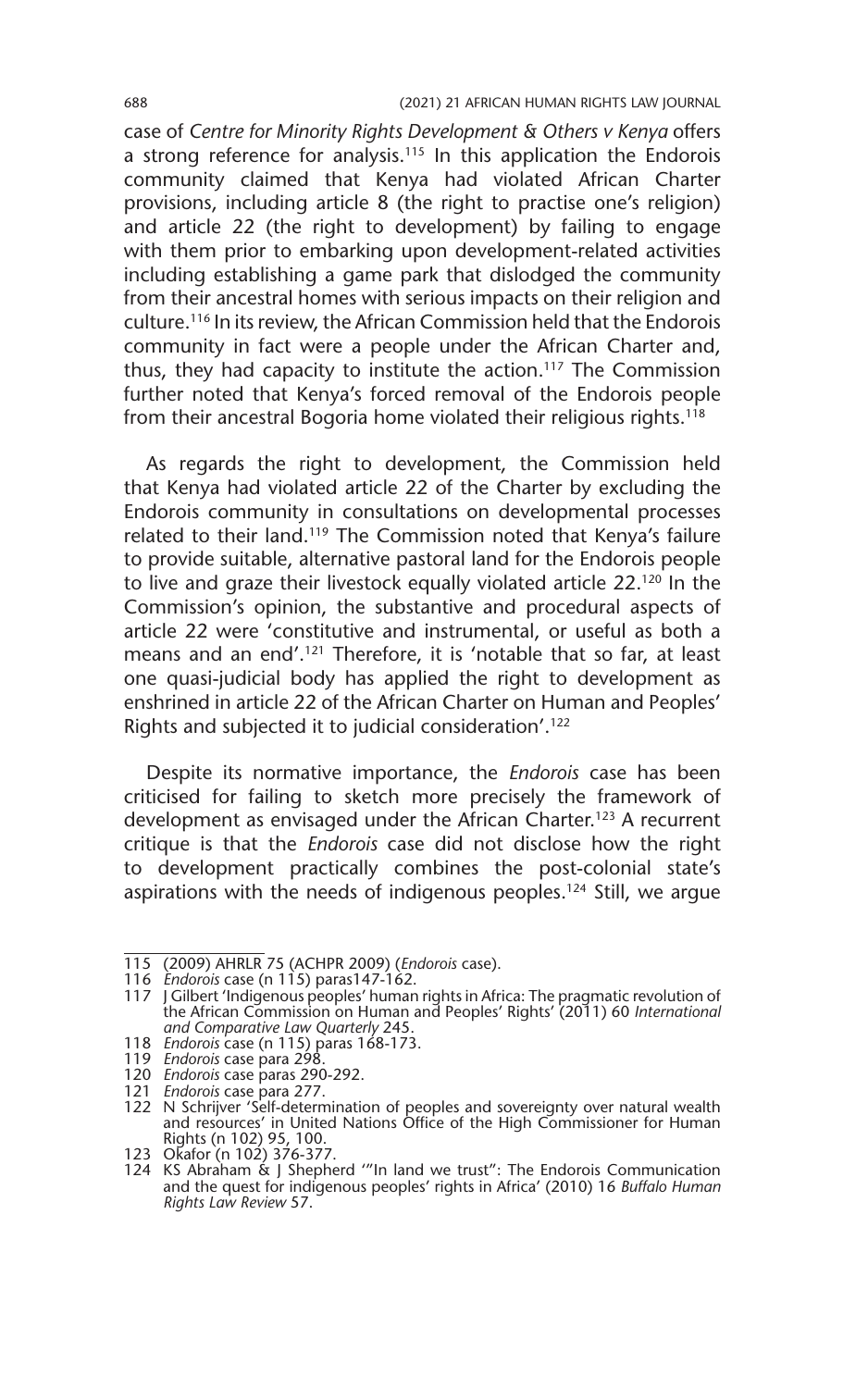that this communication advances an exceptional relationship across land, indigeneity, sovereignty and rights as it equally invites a complex interaction across and within state and non-state actors and varied interests that are indiscernible without sustained scrutiny.<sup>125</sup> Hence, the *Endorois* case occupies an important place, not only in the African human rights system and related socio-political activism, but also in its global counterpart jurisprudence because, in a very robust way, it is the 'first case [in the African human rights system] to recognise indigenous peoples' rights over their ancestral lands and also the first case adjudicating upon the right to development'.<sup>126</sup>

The case of *African Commission on Human and Peoples' Rights v Republic of Kenya* (*Ogiek* case) builds on the jurisprudence in the *Endorois* case.127 It represents a significant normative advance as it pushes the frontiers of the African human rights system, by moving from the recommendatory sphere of the Commission to the legallybinding basis of the African Court. In this case the Ogiek people challenged their displacement from their ancestral home at the Commission, alleging violations including a breach of article 22 of the African Charter.128 Pending the outcome of the communication, the Commission issued provisional measures.129 However, Kenya's non-compliance with these provisional measures resulted in the African Commission, albeit reluctantly, referring the matter to the African Court.130

The Court held that the Ogiek were a people in the context of article 21 of the African Charter as they had satisfied the condition of being a 'constituent element of a state' and, therefore, entitled to enjoy the right to development.<sup>131</sup> The Court further held that their eviction from the Mau forest violated article 22.132 Here, the African Court noted the interaction between article 22 of the African Charter and the UN Declaration on the Rights of Indigenous Peoples (UNDRIP) as mutually constitutive in empowering indigenous peoples with a right to assume a significant role in their own 'development'.<sup>133</sup> The Court bolstered the norm leadership of the African human rights system (alongside the Inter-American system) in the explication in detail of the relationships among indigenous human rights norms (according

<sup>125</sup> Gilbert (n 117) 249-268.

<sup>126</sup> L Claridge 'The approach to UNDRIP within the African regional human rights system' (2019) 23 *International Journal of Human Rights* 268.

<sup>127</sup> Application 6 (2017) (*Ogiek* case).

<sup>128</sup> *Ogiek* case (n 127) para 10. 129 *Ogiek* case para 16. 130 Art 5(1)(a) African Court Protocol (n 27).

<sup>131</sup> *Ogiek* case (n 127) para 208.

<sup>132</sup> *Ogiek* case (n 127) paras 202-207.

<sup>133</sup> *Ogiek* case (n 127) paras 209-211.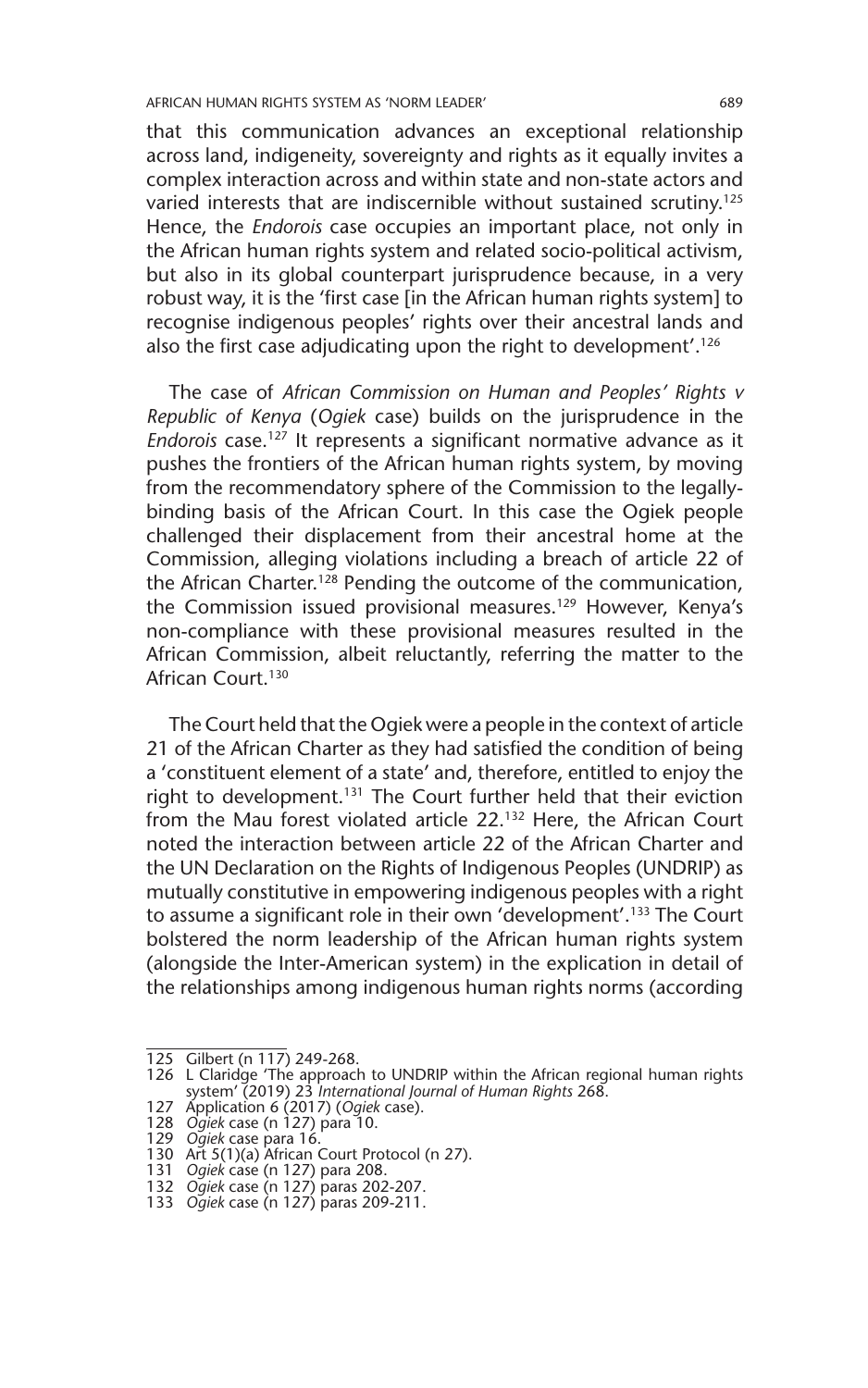to UNDRIP, for example) and this right to ground indigeneity and land claims.134 Thus, this unique African experience is a reference point for (worldwide) indigenous sovereignty movements seeking to assert similar rights using the UNDRIP. Additionally, while recognising the Inter-American system's significant work on this subject, the *Ogiek* case still inspires an Africa-led trans-judicial dialogue by providing normative guidance to adjudicative tribunals confronted with similar questions.135

Overall, the African human rights system has produced innovative normative texts and jurisprudence that are on the leading edge in this area.136 Quite obvious is the fact that its cutting-edge intellectual dynamism resources scholars across the world who work on the right to development. The African human rights system has also equipped human rights systems, activists and peoples all over the world with valuable normative resources to campaign even more effectively for the implementation of the right to development. Largely innovated in the African human rights system, this right has appeared subsequently in the UN, Inter-American, ASEAN and Arab Charter-based human rights systems. Accordingly, it has motivated a dynamic of imitation that has had and is likely to have strong force within and outside Africa well into the future.

#### **4.3 Right to the environment**

There was no justiciable right to the environment before the African human rights system innovated and contributed it to the world, thus inviting a dynamic of imitation and dispersal. For Africa, environmental protection was considered a corollary to the struggles of its peoples and leaders for resource sovereignty and the enthronement of an NIEO.137 The incorporation of this right in legally-binding form in the African Charter marked a turning point in international environmental and human rights law/activism and a pioneering move in linking both bodies of norms and their praxis.138

<sup>134</sup> *Saramaka People v Suriname* IACtHR Series C 172, 13 IHRR 933 (2007).

<sup>135</sup> L Claridge 'Litigation as a tool for community empowerment: The case of Kenya's Ogiek' (2017) 11 *Erasmus Law Review* 57 (especially in Latin America; the African human rights system also borrows from the Inter-American human rights system in a mutually-beneficial juridical interaction).

<sup>136</sup> OC Okafor & U Ngwaba 'International accountability in the implementation<br>of the right to development and the "wonderful artificiality" of law: An African<br>perspective' (2020) 7 Transnational Human Rights Review 1.

<sup>137</sup> Salomon (n 93) 41.

<sup>138</sup> A Boyle 'Human rights and the environment: Where next?' (2012) 23 *European Journal of International Law* 613.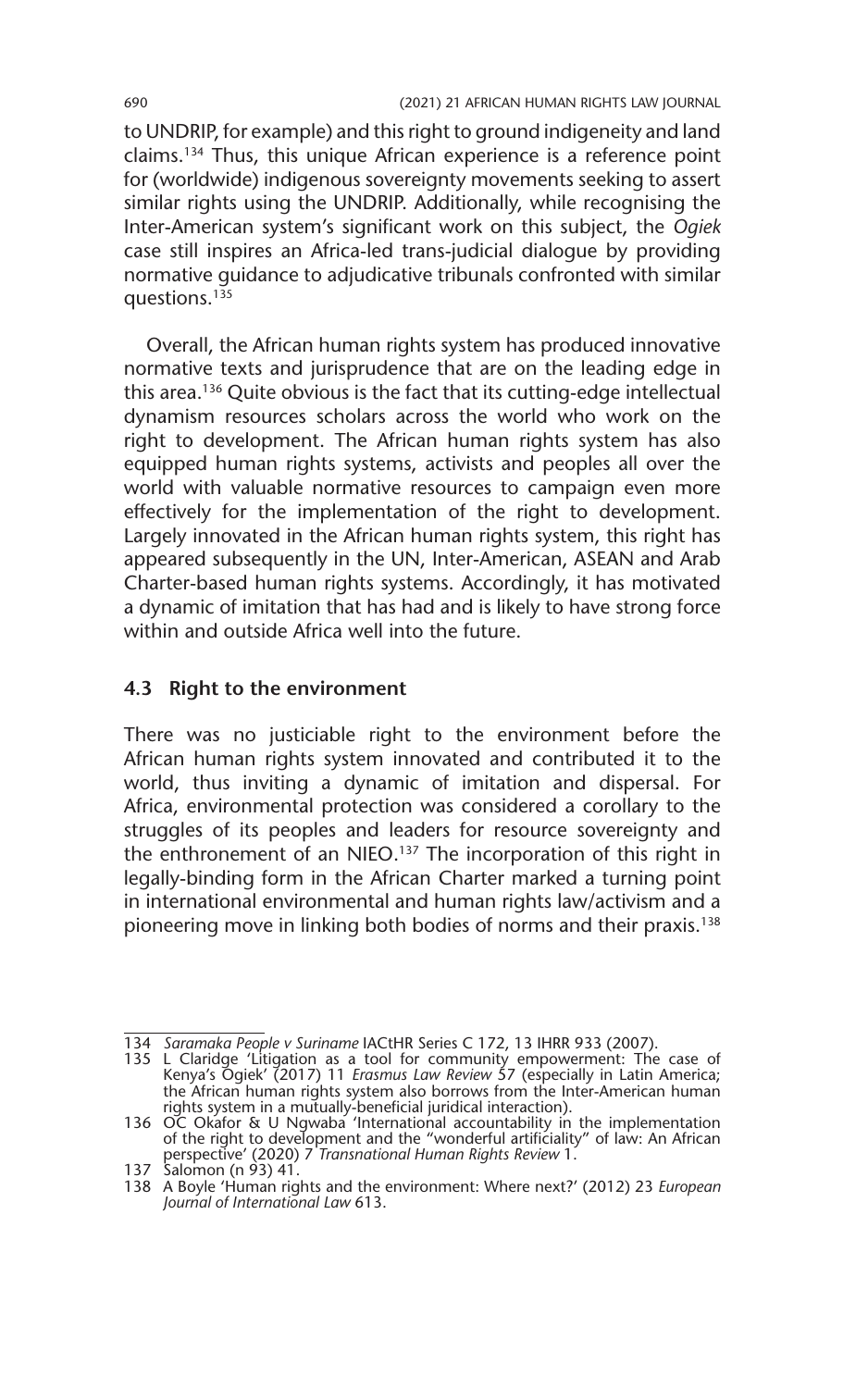Thus, the human rights-environment nexus in the African human rights system pooled what had hitherto been silos of law into a mutually-reinforcing composite and its extension into current human rights discourse accurately transcended the prevailing normative categories of rights at the time.<sup>139</sup> This in fact was appropriate, for 'the right to a healthy environment can hardly be approached in isolation. It cannot be considered without reference to another right of the kind, namely, the right to development.'140 Accordingly, this right must be read together with other rights, including the right to development under article 22, and the corollary right to freely dispose of natural resources in the absolute interest of Africa's peoples under article 21 of the African Charter.<sup>141</sup>

The foundation of this juridical integration in article 24 proceeds on grounds that '[a]ll peoples shall have the right to a general satisfactory environment favourable to their development'.<sup>142</sup> Yet, this idea is not particularly novel as environmental consciousness has been both a time-honoured customary value and communal obligation across Africa.<sup>143</sup> Therefore, it is not surprising that this normative synthesis manifests in both the African Charter and the African Commission's jurisprudence which has rightly rejected siloed human rights imagination by denouncing the artificial division between civil and political rights and social, cultural and economic rights.<sup>144</sup>

Thus far, the African Court has yet to decide a case on article 24.145 Nonetheless, the African Commission's foundational work provides valuable insights into the article 24 jurisprudence. As the Commission stated in the oft-celebrated communication on *Social and Economic Rights Action Centre (SERAC) & Another v Nigeria*, 'environmental rights … are essential elements of human rights in Africa'.146 In this case the applicants alleged that the joint petroleum

<sup>139</sup> L Chenwi 'The right to a satisfactory, healthy, and sustainable environment in the African regional human rights system' in JH Knox & R Pejan (eds) *The human right to a healthy environment* (2018) 59.

<sup>140</sup> AAC Trindade 'Environment and development: Formulation and implementation of the right to development as a human right' in AAC Trinidade (ed) *Human rights, sustainable development and the environment* (1992) 43.

<sup>141</sup> Chenwi (n 139) 62.

<sup>142</sup> Art 24 African Charter.

<sup>143</sup> MJ Tosam 'African environmental ethics and sustainable development' (2019) 9 *Open Journal of Philosophy* 172.

<sup>144</sup> M van der Linde & L Louw 'Considering the interpretation and implementation of article 24 of the African Charter on Human and Peoples' Rights in light of the

*SERAC* Communication' (2003) 3 *African Human Rights Law Journal* 167. 145 LJ Kotzé & A du Plessis 'African Charter on Human and Peoples' Rights and environmental standards' in SJ Turner et al (eds) *Environmental rights: The development of standards* (2019) 93.

<sup>146</sup> (2001) AHRLR 60 (ACHPR 2001) (*SERAC*) para 68.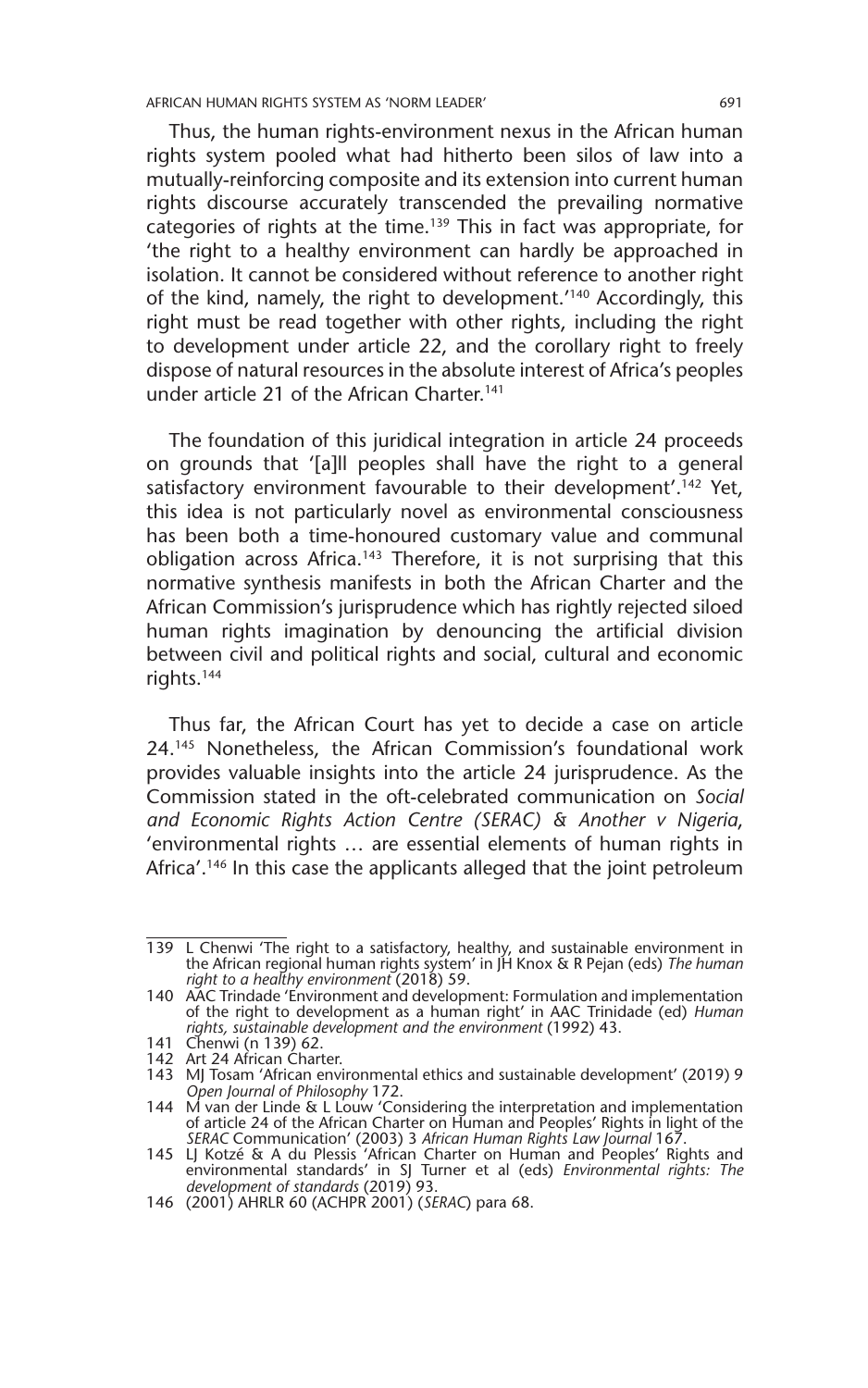operations between Nigeria and Shell had caused extensive environmental damage, including soil and water pollution leading to a loss of agricultural lands, health issues and land dispossession and displacement.147 The African Commission held that Nigeria had breached article 24 of the African Charter as it did not take active steps to prevent these violations and was complicit in other breaches including using violent suppression of dissent.<sup>148</sup>

The *SERAC* case highlighted 'the role that the arms of justice and quasi-judiciary bodies in Africa could [and do] play to enhance the environmental rule of law'.<sup>149</sup> In related normative advances, the *Endorois* case and the *Ogiek* case reinforce the jurisprudence in the *SERAC* case by integrating development into the environment discourse as cognate components of article 24 jurisprudence.<sup>150</sup> The *SERAC* case highlights the African Commission's leading character in influencing political action, resourcing environmental activism, and popularising binding norms on the right to the environment in Africa.<sup>151</sup> It also demonstrates its attempt to spur, more globally, 'a dynamic of imitation' of its praxis and effort to socialise other agents beyond Africa to become norm followers relative to environmental rights.152 Likewise, domestic rights-based civil society groups have relied on the language of the African Charter in strategically crafting and sustaining similarly-situated public interest environmental litigation before Africa's sub-regional courts, especially in situations where domestic law lacks corresponding justiciable rights and the likelihood that these suits would fail without a reliance on article 24 of the African Charter.<sup>153</sup> Beyond these important inroads, similar advances are observed in intra-state settings with domestic litigants in African states drawing on the article 24 jurisprudence to foreground domestic quarantees of the right to the environment.<sup>154</sup>

<sup>147</sup> *SERAC* (n 146) para 10.

<sup>148</sup> *SERAC* paras 53-69.

<sup>149</sup> F Abioye 'Advancing human rights through environmental rule of law in Africa' in M Addaney & A Jegede (eds) *Human rights and the environment under African Union law* (2020) 81, 92-93.

<sup>150</sup> Kotzé & Du Plessis (n 145) 108.

<sup>151</sup> J Nwobike 'The African human and people's rights and the demystification of second and third generation rights under the African Charter: Social and Economic Rights Action (SERAC) and Centre for Economic and Social Rights Centre (CESR) v Nigeria' (2005) 1 *African Journal of Legal Studies* 129.

<sup>152</sup> Van der Linde & Louw (n 144) 169-170.

<sup>153</sup> *Registered Trustees of Socio-Economic Rights and Accountability Project (SERAP) v The Federal Republic of Nigeria* Suit ECW/ CCJ/A PP/ 08/ 09, Rul ECW/ CCJ/ JUD/ 18/ 12 14 December 2012 paras 63-67; and JT Gathii 'Saving the Serengeti: Africa's new international judicial environmentalism' (2016) 16 *Chicago Journal* 

*of International Law* 386. 154 C Odote 'Human rights-based approach to environmental protection: Kenyan, South African and Nigerian constitutional architecture and experience' in Addaney & Jegede (n 149) 381; LJ Kotzé & A du Plessis 'Putting Africa on the stand: A bird's eye view of climate change litigation on the continent' (2020) 50 *Environmental Law* 615.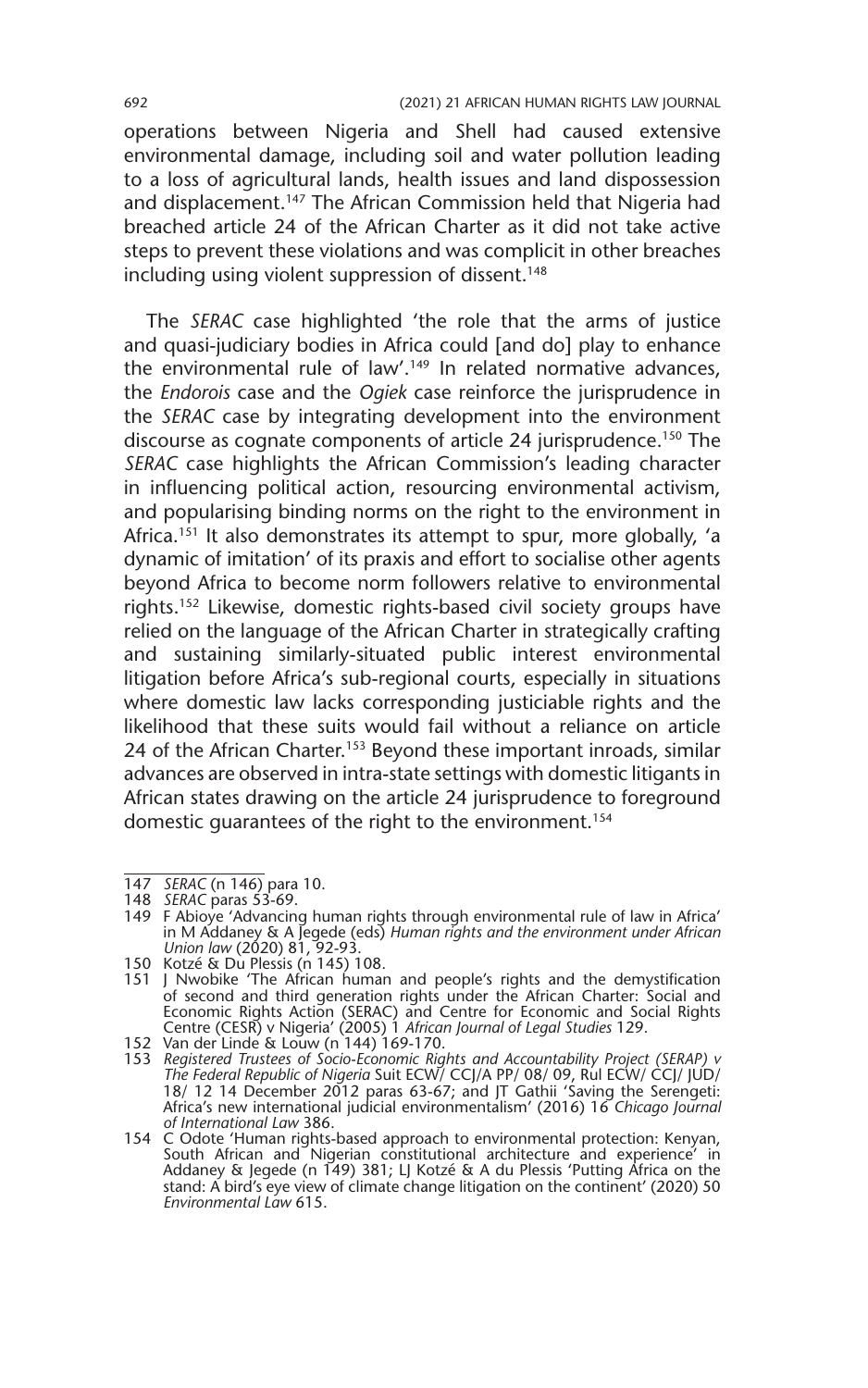Beyond Africa, the article 24 jurisprudence's early intervention in setting an inaugural example of a binding right to the environment pointedly invited mimicry and helped shape developments in some other human rights systems. Notably, the San Salvador Protocol adopted in 1988 plugged the normative gap on the right to the environment – a right that was left out of the American Convention on Human Rights of 1969.<sup>155</sup> Similarly, the 2004 Arab Charter on Human Rights incorporates such a right.<sup>156</sup> The Paris Agreement also adopted a rights language in the context of climate change and sustainable development.<sup>157</sup>

Thus, these strategic advances in international environmental law signal to actors and to activism alike Africa's norm leadership in and beyond Africa.<sup>158</sup> It is rather refreshing that the UN system now recognises 'the right to a safe, clean, healthy and sustainable environment as a human right that is important for the enjoyment of human rights'.159 Yet, it is regrettable that the final text of this resolution failed to acknowledge the origins in the African Charter of the formulation of this right as a binding entitlement in international human rights law; a situation that suggests that the marginalisation of Africa's pioneering role in international law continues to pose challenges to a more comprehensive outlook of the global human rights system.

## **5 Expanding on norm leadership: Venturing into 'new' territories and transcending limitations**

Despite these attainments, the African human rights system's norm leadership has yet to extend sufficiently to other human rights spheres. Two such areas are lesbian, gay, bisexual and transgender (LGBT+) issues and norms constraining rights violations committed by businesses. These politico-legal developments continue to attract considerable attention from scholars, human rights activists and non-governmental organisations (NGOs) that advocate the African human rights system to do much more in these directions. Thus, the limitations discussed here raise a measure of doubt as to the extent to which the African human rights system can augment its significant

<sup>155</sup> 28 ILM 156, art 11.

<sup>156</sup> 12 IHRP (2005) art 38.

<sup>157</sup> UN Doc FCCC/CP/2015/L.9/Rev/1 (12 December 2015) Preamble; S Atapattu The Paris Agreement and human rights: Is sustainable development the "new<br>human right"?' (2018) 9 Journal of Human Rights and Environment 68.<br>158 GEK Dzah 'Theorising the right to environment: An Africological typology'

<sup>(2019) 27</sup> *African Journal of International and Comparative Law* 25.

<sup>159</sup> Human Rights Council 'The human right to a safe, clean, healthy and sustainable environment' 48/L.23/Rev.1 (2021).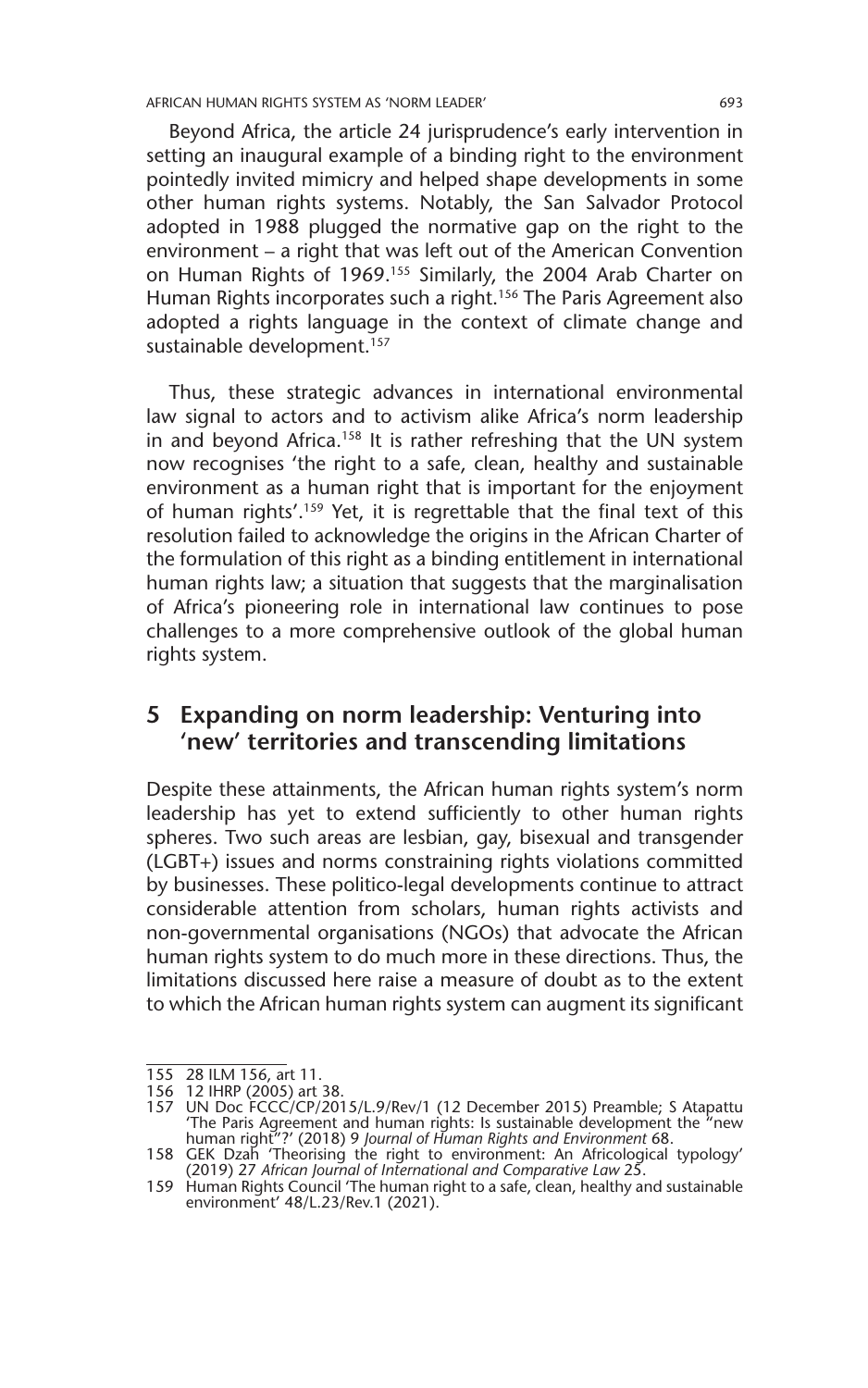record of norm leadership by venturing into certain controversial 'new' territories and transcending the entailed limitations in the business and human rights domain.

#### **5.1 In a flux: Sexual orientation**

LGBT+ issues have occasioned complicated discussions in the African human rights system in terms of how non-state actors and individuals relate to the system's constituent agencies, and even as between the different agencies within the AU and its allied institutions. The recognition and protection of LGBT+ rights and sexual orientation under the African Charter continues to be a controversial and contentious politico-legal subject. While the Charter seems (at first glance) to be silent on it, some African countries such as South Africa, Lesotho, Gabon, Mozambique, Seychelles and Botswana have either de-criminalised same-sex relations or provided for legal guarantees on sexual orientation.160 Yet, the majority of African states continue to impose harsh custodial sentences, the death penalty included, for same-sex relationships.<sup>161</sup>

The African human rights system's position on the issue remained largely untested until the Coalition of African Lesbians (CAL), a South Africa-based NGO, applied for observer status and was rejected by the Commission.<sup>162</sup> CAL reapplied five years later, in 2015, and this time the African Commission accepted and granted CAL observer status on grounds that such accreditation helps protect LGBT+ persons from violence and discrimination.<sup>163</sup> However, the Commission's decision to grant the application drew the ire of the AU Executive Council which quickly requested the Commission to withdraw the observer accreditation.<sup>164</sup> The ruckus between the AU and the Commission intensified when another NGO, the Centre for Human Rights at the University of Pretoria, joined CAL to request an advisory opinion from the African Court.<sup>165</sup> The Court declined the

<sup>160</sup> D Ewing et al 'Sexual and gender identities: Violating norms' (2020) 34 *Agenda* 1.

<sup>161</sup> C Izubgara et al 'Regional legal and policy instruments for addressing LGBT exclusion in Africa' (2020) 28 *Sexual and Reproductive Health Matters* 99.

<sup>162</sup> P Johnson 'Homosexuality and the African Charter on Human and Peoples' Rights: What can be learned from the history of the European Convention on Human Rights' (2013) 40 *Journal of Law and Society* 249.

<sup>163</sup> M Killander & MG Nyarko 'Human rights developments in the African Union (January 2017-September 2018)' (2018) 18 *African Human Rights Law Journal* 732.

<sup>164</sup> M Killander 'Human rights developments in the African Union during 2015' (2016) 16 *African Human Rights Law Journal* 532.

<sup>165</sup> Request for Advisory Opinion by the Centre for Human Rights, University of Pretoria and the Coalition of African Lesbians 002/2015 (Advisory Opinion) (2017-2018) 2 African Court Law Report 606 (CAL Opinion).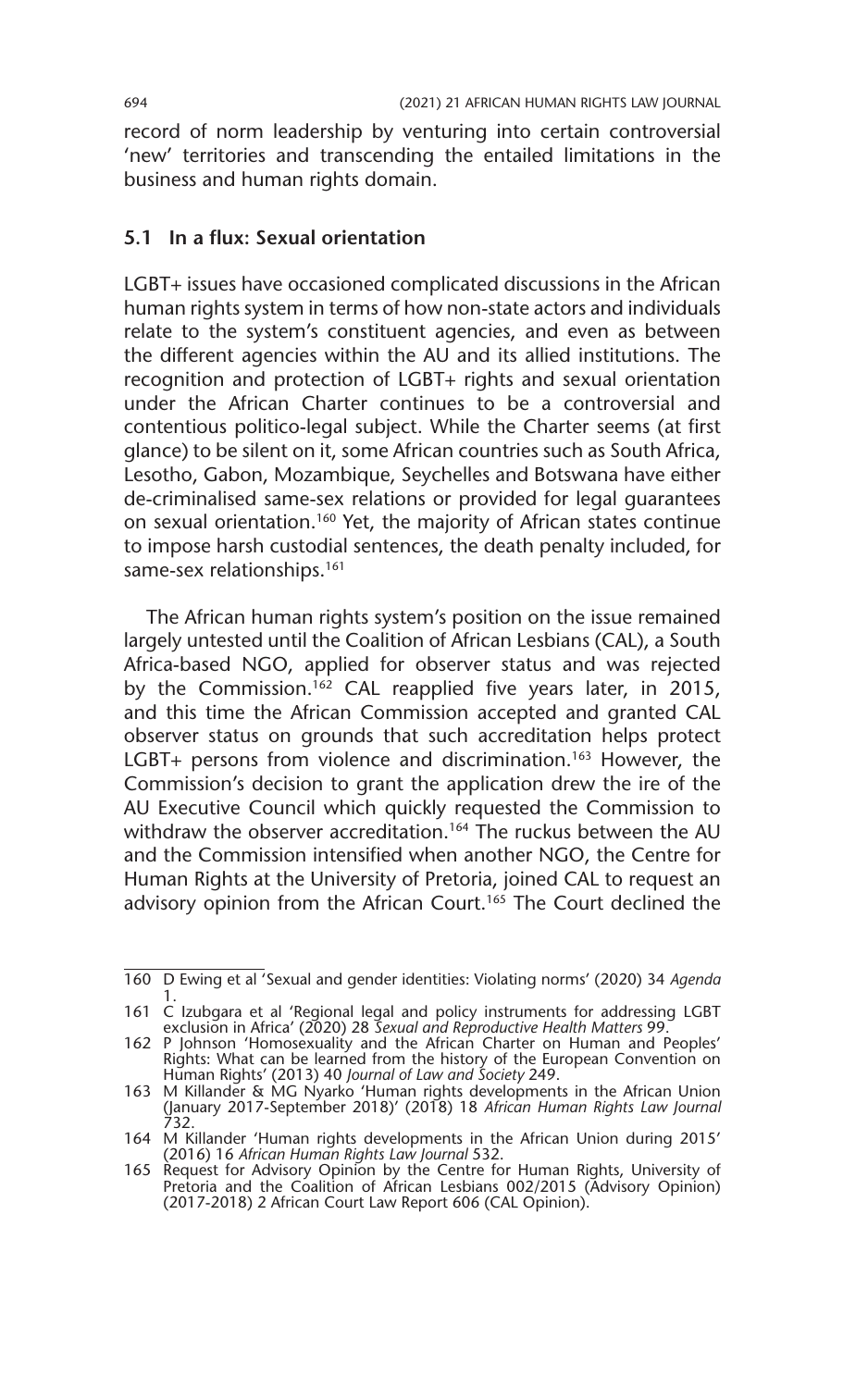request on grounds that the applicant NGOs were not recognised by the AU although both NGOs enjoyed observer status at the Commission.166 In the CAL Opinion the Court simply affirmed its earlier decision in a previous case on similar grounds of admissibility where an NGO had requested the Court to provide an advisory opinion on whether NGOs have legal standing before the Court.<sup>167</sup> A year later the Commission revoked its grant of observer status to CAL, bringing to an unhappy end – at least for the moment – what some have described as an unfortunate saga.<sup>168</sup>

This development has far-reaching implications for Africa's rights jurisprudence, especially the strategic social constructivist role of non-state actors before adjudicative bodies. For example, the African Court's interpretation in the CAL Opinion immediately disadvantages non-state litigators before the Court – the reason being that an accredited NGO with observer status at the Commission, that may bring a communication and appear before that body, cannot simultaneously initiate an action before the Court simply because the AU's political organs have not 'recognised' that NGO.169 Considering that the AU has demonstrated an unwillingness to expand access to NGOs at the Court through the recognition mechanism under article 4(1) of the African Court Protocol, this situation may not altogether be surprising. Yet, given the disadvantage caused to vulnerable groups such as LGBT+ groups in Africa, and the obvious, possible future limits placed on NGOs making other politico-legal claims, Ben Achour I's appeal to the AU in his separate opinion in the CAL Opinion is both relevant and supportable, and may well become the future position of the law. As Ben Achour | stated:<sup>170</sup>

We wish to reiterate our hope that the African Union will amend article 4(1) of the Protocol with a view to opening up possibilities for referrals to [the] African Court and relaxing the conditions required of NGOs to bring their request for Advisory Opinion within the ambit of the Court's jurisdiction; or, the way of amendment being uncertain, to broaden its criteria for granting observer status to include NGOs with similar status before the Banjul Commission.

At this time, Heyns's now two-decade old caution also comes to mind and invites further consideration. As Heyns rightly noted, 'care should be taken to ensure that the African Human Rights Court

<sup>166</sup> CAL Opinion (n 165) 614.

<sup>167</sup> Request for Advisory Opinion by the Socio-Economic Rights and Accountability

Project (SERAP) 1/2013, Advisory Opinion of 26 May 2017. 168 JE Bond 'Intersectionality, women's rights in Africa, and the Maputo Protocol' in VF Bruey (ed) *Patriarchy and gender in Africa* (2021) 47.

<sup>169</sup> A Jones 'Form over substance: The African Court's restrictive approach to NGO standing in the SERAP Opinion' (2017) 17 *African Human Rights Law Journal* 320.

<sup>170</sup> CAL Opinion (n 165) 616.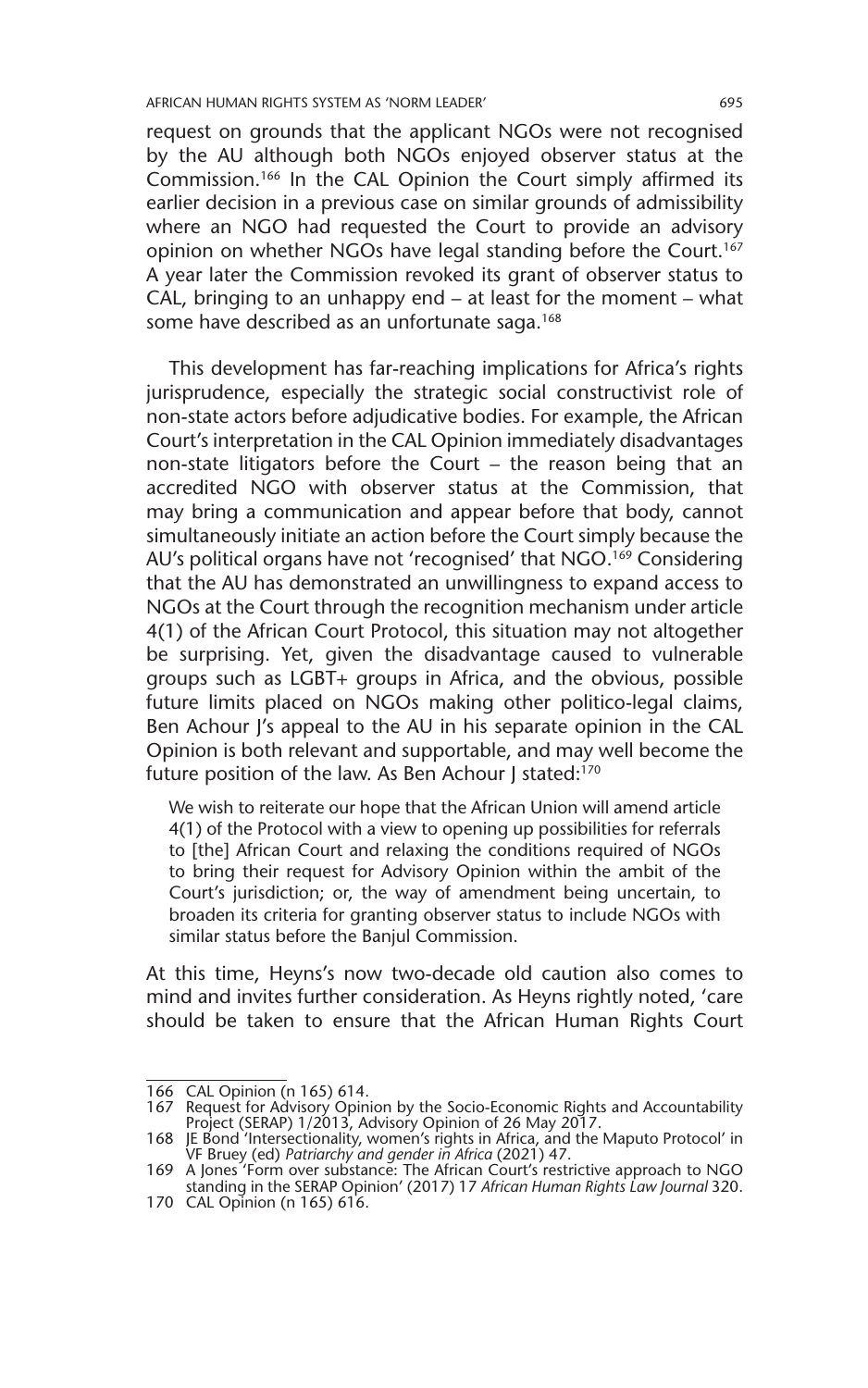does not undermine the African Commission, either by weakening its budget or by making the Commission irrelevant. Africa needs a fully functioning Commission as well as a Human Rights Court.'171 This might well be the time to pause and rethink the relationship between these two adjudicative bodies.

#### **5.2 Business meets human rights**

International corporate liability is a matter of great interest for scholars of international law and international relations. The interaction between business and human rights violations presents an evolving challenge in Africa's rights discourse.172 Accordingly, the AU negotiated and adopted a treaty to criminalise and punish serious corporate violations of human rights in Africa.173 The adoption of the Protocol on Amendments to the Protocol on the Statute of the African Court of Justice and Human Rights (Malabo Protocol) made certain that this subject took concrete form in international discourse.<sup>174</sup> Hence, some contend that the Malabo Protocol will help Africa 'to respond more effectively to challenges posed by corporations'.175

The Malabo Protocol provides for a regional framework for the criminal prosecution of business entities that commit egregious human rights violations.176 This framework is critically important for punishing corporations that are deliberately involved in human rights violations or complicit in illegal trade in natural resources, and whose actions or inactions often promote, encourage or result in human rights violations.177 Hence, as Omorogbe argues, the Protocol 'would enable the prosecution of multinational corporations for crimes against humanity. And if this interpretation is correct, the Protocol would be the first international treaty to do so as a judicial response is currently limited to the national level.'178

<sup>171</sup> C Heyns African regional human rights system: In need of reform? (2001) 1 *African Human Rights Law Journal* 166.

<sup>172</sup> OC Okafor et al 'Assessing the African Union's 2016-2019 human rights action planning process: Embracing, and decoupling from, the conventional "ideal"' (2020) 64 *Journal of African Law* 143.

<sup>173</sup> VO Nmehielle '"Saddling" the new African regional human rights court with international criminal jurisdiction: Innovative, obstructive, expedient?' (2014) 7 *African Journal of Legal Studies* 7.

<sup>174</sup> N Bernaz 'Conceptualising corporate accountability in international law: Models for a business and human rights treaty' (2021) 22 *Human Rights Review* 45.

<sup>175</sup> M Sirleaf 'The African justice cascade and the Malabo Protocol' (2017) 11 *International Journal of Transitional Justice* 71, 77.

<sup>176</sup> Art 46C Malabo Protocol (n 174). 177 O Abe & A Ordor 'Addressing human rights concerns in the extractive resource industry in sub-Saharan Africa using the lens of article 46(C) of the Malabo Protocol' (2018) 11 *Law and Development Review* 843.

<sup>178</sup> EY Omorogbe 'The crisis of international criminal law in Africa: A regional regime in response?' (2019) 66 *Netherlands International Law Review* 287, 303.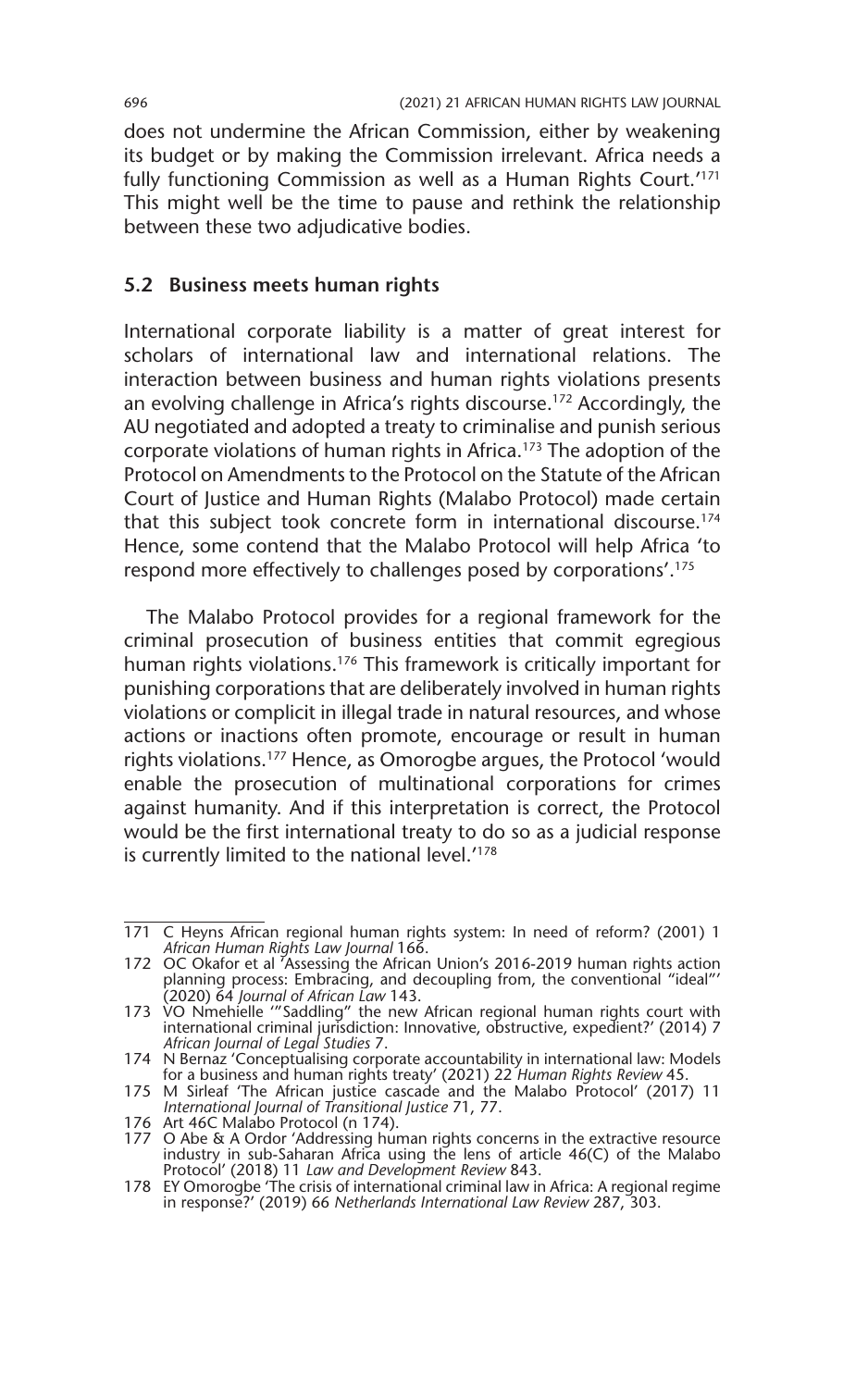While this is a welcome addition to the repertoire of normative resources available for redressing human rights violations in Africa, certain challenges remain in the area of the struggle to instate a robust anti-corporate violations regime, particularly regarding the forcefulness with which African states – hostages rather than hosts (in most cases) to powerful Global North-domiciled transnational corporations – in reality, even with the best intentions, can mobilise or encourage the mobilisation of this aspect of the Malabo Protocol to moderate the worst excesses of these enterprises. Another question concerns the speed with which the Malabo Protocol will enter into force, even relative to the usual slow pace of treaty ratification in Africa. Given the magnitude of the human rights violations at issue, it would have been expected that the Protocol (imperfect as it is) would receive a more rapid than usual ratification across Africa. To date, this certainly has not been the case.

## **6 Conclusion: Toward a stable future as a norm leader**

The African human rights system is a leader in the innovative, and even radical, production and clarification of aspects of the normative life of human and peoples' rights, not only in Africa, but across the world.179 The African human rights system embodies different chapters in Africa's resistance to the orthodoxies of international law and anticipates a future where Africa's experiences and ideas can play a more prominent role in the re-conceptualisation of rights praxis. In developing our argument on the important leadership role the African human rights system has played, the argument was limited to three rights within the normative framework of the African human rights system (remedial secession, development and environment) the global travels and dispersals of which exemplify this norm leadership.

Influenced by strategic social constructivism's norm cycle theory, the article argued that although the African human rights system is not a state (the typical norm leader within this theoretical construct) the critical but globally under-appreciated roles the system has played

<sup>179</sup> M Talbot 'Collective rights in the Inter-American and African human rights systems' (2018) 49 *Georgetown Journal of International Law* 163 (in comparing the African and Inter-American human rights jurisprudence, the author argues that the African human rights system's direct incorporation of collective rights sets the pace for others to follow. In this regard, the author further noted that the African Charter's provisions on reference to other human rights systems also engender a unique approach by the African human rights system to incorporate other non-African perspectives, which helps the African jurisprudence to continue leading the way in human rights jurisprudence.)